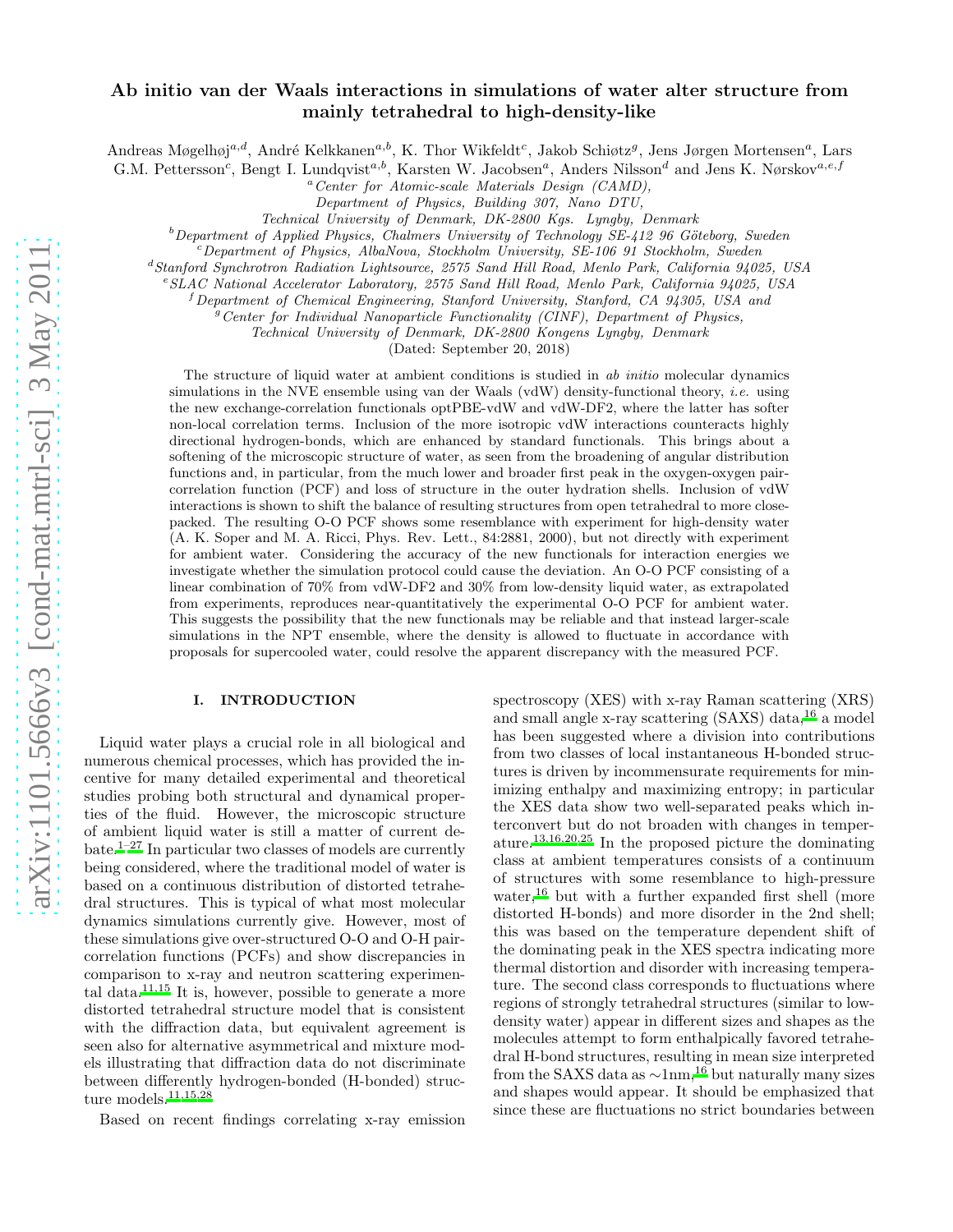the two classes should be expected.

The attosecond (XRS, SAXS) to femtosecond (XES) time scales of the experimental probes are too fast for molecular motion to be followed and the experimental data thus correspond to a statistical sampling of instantaneous, frozen local structures in the liquid; no experimental information on the time scale of such fluctuations is thus currently available.[16](#page-11-4) Besides being consistent with both neutron and  $x$ -ray diffraction,  $15$  this picture was recently also shown to bring a consistency between x-ray diffraction and extended x-ray absorption fine structure (EXAFS) data, requiring both disordered structures and a fraction of molecules with straight, strong hydrogen-bonds.[29](#page-11-8) Other opinions, however, exist regarding the interpretation of the new SAXS, XES and XRS data.[3](#page-10-1)[,9](#page-11-9)[,12](#page-11-10)[,18](#page-11-11)[,19](#page-11-12)[,21](#page-11-13)[–24](#page-11-14) On the other hand, recent SAXS data extending into the supercooled regime and supported by theoretical simulations $30,31$  $30,31$  as well as recent high-quality x-ray diffraction data resolving shell structure out to 12 Å even in ambient and hot water, but contributed by a minority species,  $32$  provide support for the original interpretation in this debate.

Most simple rare gas solids and liquids have a nearestneighbor coordination of 12 whereas hexagonal ice, due to the directional H-bonds has a coordination of only 4. The latter leads to large open volumes in the ice lattice and a resulting low density. The dispersion, or van der Waals (vdW) force, in condensed rare gases leads to non-directional, isotropic interactions and closer packing. Similarly, the inclusion of vdW interactions in ab initio simulations of water may counteract the directional interactions and lead to better agreement with, e.g., experimental PCFs. Here it should be understood that, while this could be regarded as a minimum requirement of a water model, it is by no means sufficient for a complete description. Interestingly, it has been argued on thermodynamic grounds that over a large range of the liquid-vapor coexistence line the averaged water interac-tion potential should resemble that of liquid Argon<sup>[33](#page-11-18)</sup>, *i.e.* not be determined by directional H-bonding.

Water shows many anomalies in its thermodynamic properties, such as compressibility, density variation and heat capacity.<sup>[34](#page-11-19)[–36](#page-11-20)</sup> In attempts to explain this, directional H-bonds and more isotropic vdW forces are key concepts. While vdW forces are well defined as results of non-local electronic correlations, there is no unique way to characterize H-bonds in terms of topology or interaction strength. And yet "the H-bond governs the overall structure and the dynamics of water".[37](#page-11-21)

One of the models to explain the enhanced anomalies in supercooled water is the liquid-liquid critical-point  $(LLCP)$  hypothesis,  $38-40$  $38-40$  with the most substantial role played by cooperative H-bond interactions among the water molecules.[41](#page-11-24) The LLCP model explains the significant increase in density fluctuations upon supercooling water, which is evidenced by the anomalously increasing isothermal compressibility,  $42$  as resulting from attempts to locally form enthalpically favored open tetrahedrally

coordinated H-bond regions. It furthermore connects the deeply supercooled liquid state of water to the polyamorphism seen in ices, i.e. the distinct low-density and high-density amorphous ice phases (LDA/HDA). A highdensity liquid (HDL) phase transforms to an ordered lowdensity phase (LDL) in the deeply supercooled region through a first-order phase transition at high pressures above the LLCP and through a continuous smooth transition upon crossing the Widom line at pressures below the critical[.](#page-11-23)40[,43](#page-12-0)[–46](#page-12-1) There are differences in their respective local structures; in pure HDL the local tetrahedrally coordinated H-bond structure is perturbed by a partially collapsed second coordination shell, while in the LDL a more open and locally "bulk-ice-like" H-bond network is realized.[17](#page-11-26)[,43](#page-12-0)[,47](#page-12-2)

The combined XES, XAS and SAXS results described above,[16](#page-11-4) which indicate nanoscale density and structural fluctuations, can be easily interpreted as reflections of this "competition" between the two local forms, HDL (maximizing entropy) and LDL (minimizing enthalpy) and thus viewed as extending an established picture of supercooled water into the ambient regime. Whether HDL and LDL can exist as pure phases, accompanied by a liquid-liquid phase transition and a critical point, is still unresolved and alternative models, e.g., singularity-free  $(SF),<sup>39,48</sup>$  $(SF),<sup>39,48</sup>$  $(SF),<sup>39,48</sup>$  $(SF),<sup>39,48</sup>$  critical-point-free  $(CPF)<sup>49</sup>$  $(CPF)<sup>49</sup>$  $(CPF)<sup>49</sup>$  and stability limit  $(SL)$  conjecture<sup>[50](#page-12-5)</sup> scenarios have been proposed, however still building on structural HDL/LDL fluctuations.

In the quantitative characterization of water, computer simulations play a vital role. Empirical force fields are frequently applied but with questionable transferability, since force fields are parameterized against experimental data or against a by necessity limited set of quantum chemically computed structures. Furthermore, manybody interactions beyond pair-interactions are frequently not taken into account.

These deficiencies are eliminated in Car-Parrinello<sup>[51](#page-12-6)</sup> (CP) and Born-Oppenheimer (BO) molecular dynamics (MD), collectively known as ab initio (AI) MD. In AIMD, the forces are calculated using a first-principles electronic structure method, typically based on density functional theory (DFT). BOMD, used in the present study, minimizes the Kohn-Sham energy functional at each time step, keeping the nuclear positions frozen. In nearly all force field and AIMD simulations of water at ambient conditions there seems to be a strong driving force to form highly directional H-bonds, leading to tetrahedral structures that are in general over-structured in terms of the derived PCFs. One exception is the coarse-grained  $mW$  water model<sup>[52](#page-12-7)</sup>, which has two terms in the interaction potential corresponding to anisotropic tetrahedral interactions and isotropic vdW interactions, respectively, and which gives a maximum peak height of 2.3 in the O-O PCF at room temperature, in close agreement with recent analyses of experimental diffraction results[.](#page-11-1)  $11,15,32,53-55$  $11,15,32,53-55$  $11,15,32,53-55$  $11,15,32,53-55$  $11,15,32,53-55$ This model was shown to feature fluctuations between tetrahedral and disordered species resulting in a liquid-liquid transition in the supercooled region.<sup>[56](#page-12-10)</sup> Empirical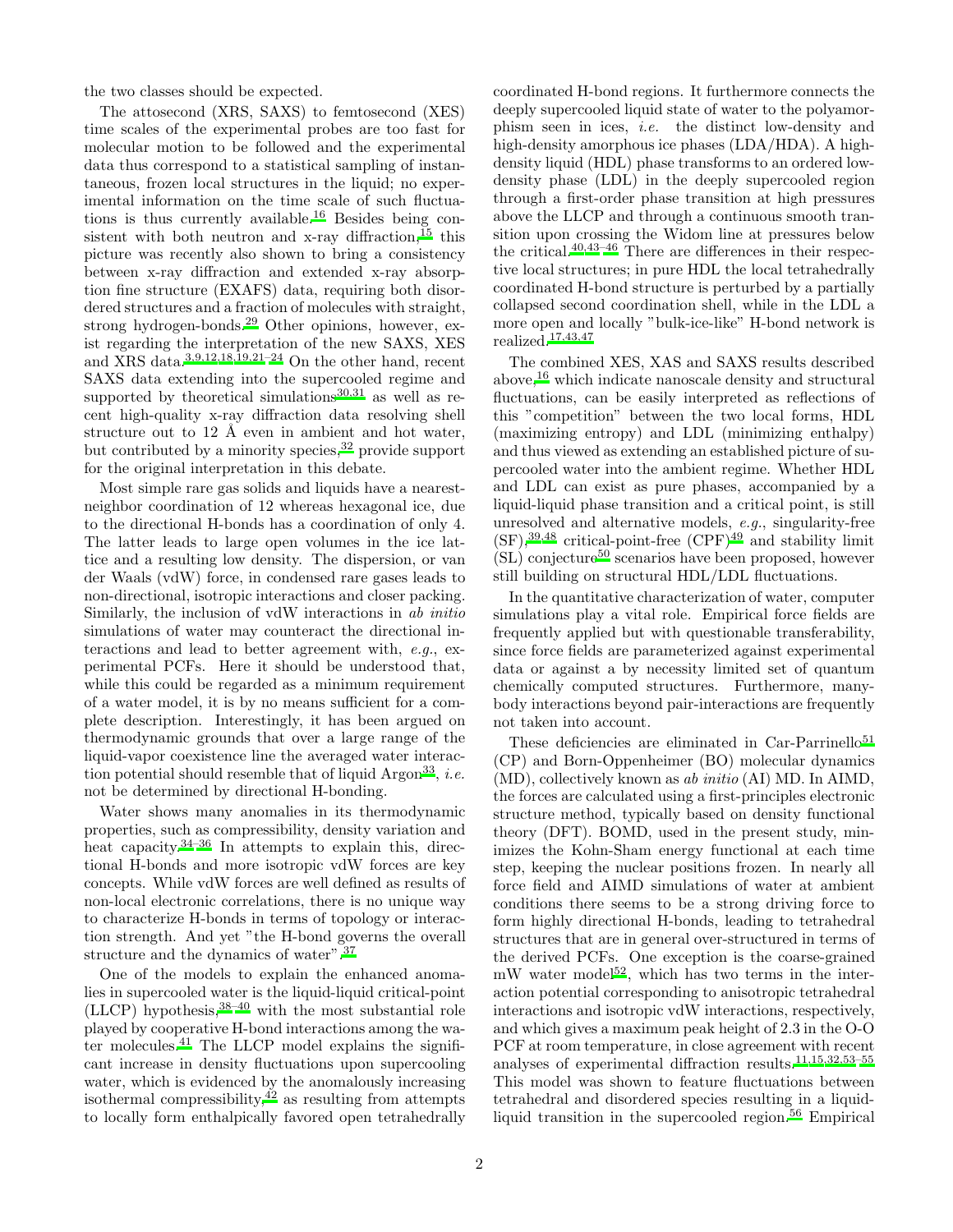force-field models which have over-structured PCFs in agreement with older determinations[57](#page-12-11)[,58](#page-12-12) have however also been shown to exhibit liquid-liquid phase transitions in the supercooled regime, e.g., Refs. [40](#page-11-23)[,59](#page-12-13)[,60](#page-12-14) and [61,](#page-12-15) indicating that the PCFs are not decisive for general trends in the thermodynamic behavior in water simulations.

Until recently, AIMD simulations of water have almost exclusively been performed with the BLYP<sup>[62](#page-12-16)</sup> and PBE<sup>[63](#page-12-17)</sup> exchange-correlation (XC) functionals. However, these functionals are shown to significantly over-structure liquid water,  $64$  as seen from the maximum value and sharpness of the first peak in the oxygen-oxygen PCF compared to recent data and analyses.[11](#page-11-1)[,15](#page-11-2)[,32](#page-11-17)[,53](#page-12-8)[–55](#page-12-9) AIMD simulations of water have furthermore been shown to depend on which functional is applied and to give different predictions for different XC functionals.[65](#page-12-19) MD simulations performed using functionals based on the generalized gradient approximation (GGA) tend to overstructure liquid water and lead to diffusion constants two to three times too small compared to experiment; using hybrid functionals only marginally improves the results.[66](#page-12-20) In addition, it has been shown that PBE-based AIMD simulations lead to a melting point of ice at 417 K and therefore simulations at ambient conditions with this functional will describe a deeply supercooled state which is strongly over-structured with respect to real liquid water at ambient conditions[.](#page-12-21)<sup>67</sup> As we will show in the following, inclusion of the more isotropic vdW interaction balances the directional forces allowing a partial breakdown of the H-bond network and a much less structured liquid.

### II. METHODS

### A. Role of van der Waals (vdW) forces

Small water clusters have been studied using the PBE and BLYP XC functionals, which do not explicitly include vdW interactions, and the results compared to high accuracy methods such as coupled cluster (CCSD(T)) and Møller-Plesset (MP2). With PBE<sup>[68](#page-12-22)</sup> near chemical accuracy for the strength of the H-bond for the water dimer is obtained while BLYP consistently underbinds small water clusters.<sup>[69](#page-12-23)</sup> However, discrepancies arise and increase with the size of the water cluster for both PBE and BLYP. This has been ascribed to the lack of a description of vdW forces. $69$  One could thus argue that obtaining the correct result for the water dimer is essential but no guarantee for a correct description since not all physical interactions relevant for larger clusters are sampled by the dimer.

While it is well established that at low temperatures H-bonds give the major contributing factor to the dynamics and structure of water, vdW interactions have also been suggested to be important<sup> $70,71$  $70,71$ </sup>. In line with this, thermodynamic considerations have led to the suggestion that at higher temperatures the averaged water

interaction potential should resemble that of liquid Argon.[33](#page-11-18) The angular dependence of the H-bond is anticipated to have a big impact on the PCF and self-diffusion coefficient.[72](#page-12-26) If, for example, it is too difficult to bend a DFT H-bond, the diffusion coefficient should come out too small, which it does. Many other suggestions to ex-plain the too small diffusion coefficient exist however<sup>[72](#page-12-26)</sup> but balancing the directional H-bond interactions with more isotropic vdW forces would intuitively contribute to softening the H-bond network and allow more efficient diffusion. Traditional local and semi-local DFT do not, however, contain non-local vdW interactions, e.g., BLYP being especially incapable of describing dispersion.[73](#page-12-27) Influences of vdW interactions have been investigated using MD based on empirical potentials,<sup>[70](#page-12-24)[,74](#page-12-28)</sup> e.g., performed with a dispersion-corrected BLYP XC functional,<sup>[75](#page-12-29)</sup> or using empirically damped  $C_6R^{-6}$  corrections<sup>[76](#page-12-30)[–79](#page-12-31)</sup> to describe the vdW interactions.

A way to introduce vdW forces in DFT from first principles is provided by the van der Waals density functional vdW-DF,<sup>[80](#page-12-32)</sup> recently used for the first time in AIMD on liquid water. $81$  The inclusion of vdW forces using the vdW-DF was shown to greatly improve water's equilibrium density and diffusivity. However the vdW-DF MD also produces a collapsed second coordination shell giving rise to new structural problems that have been suggested to depend partially on the choice of exchange used in the vdW functional.<sup>[81](#page-12-33)</sup>

The vdW-DF method proposed by Dion  $et \ al.<sup>80</sup>$  $et \ al.<sup>80</sup>$  $et \ al.<sup>80</sup>$  accounts for exchange by a functional that gives Hartree-Fock-like repulsion at relevant separations and that includes non-local correlation, and thus vdW forces, by calculating the dielectric response in a plasmon-pole approximation. It gives the correct stability trend for low-lying water hexamers<sup>[82](#page-12-34)</sup> but returns a significant underbinding for most H-bonds. $82-84$  $82-84$  The underbinding can be remedied by using an exchange functional that gives more binding<sup>[85](#page-12-36)</sup> at typical H-bond separations,  $82,83,86$  $82,83,86$  $82,83,86$  like the PW86, $87$  optPBE, $88$  and C09 $89$  exchange functionals. Recently Klimes et al.<sup>[88](#page-12-40)</sup> proposed a new vdW density functional, optPBE-vdW, based on the original vdW-DF functional[.](#page-12-32)<sup>80</sup> This scheme shows promise in the description of dispersion and H-bonded systems, as it reduces the underbinding given by the vdW-DF down to chemical accuracy while preserving the correct hexamer trends. However, this improved behavior is obtained at the cost of poorer performance on the binding energy of small molecules.[90](#page-12-42) Very recently a second version of the vdW-DF, called vdW-DF2, was suggested,  $91$  using a new non-local correlation functional along with a slightly refitted version of the PW[86](#page-12-38), called PW86R $86$  as an appropriate exchange functional. Both optPBE-vdW and vdW-DF2 give chemical accuracy for the water dimer, albeit with slightly different balance between non-localcorrelation and exchange contributions. In the present study we therefore wish to investigate the microscopic structure of liquid water by performing AIMD using both the new optPBE-vdW and vdW-DF2 XC functionals to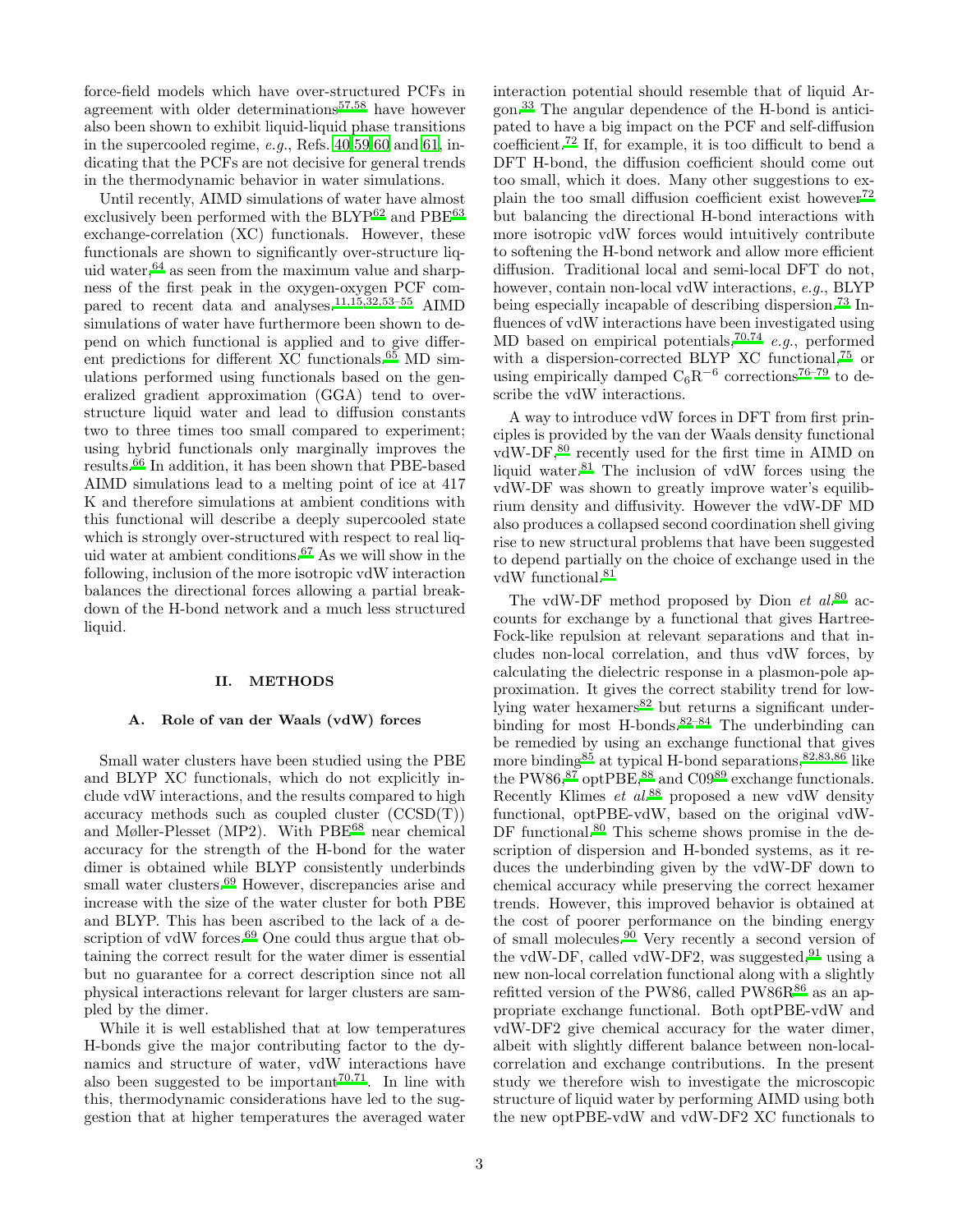also investigate the importance of the balance between correlation and exchange in liquid water AIMD simulations.

# B. The optPBE-vdW and vdW-DF2 exchange-correlation functionals

In general a vdW-DF functional takes the form

$$
E_{xc} = E_x^{\text{GGA}} + E_c^{\text{LDA}} + E_c^{\text{nl}},\tag{1}
$$

where  $E_x^{\text{GGA}}$  is an exchange functional using the generalized gradient approximation (GGA),  $E_c^{\text{LDA}}$  accounts for the local correlation energy by using the local density approximation (LDA). LDA is chosen to avoid double counting of correlation. The non-local correlation energy describing the vdW interaction is given by the six-dimensional integral<sup>[80](#page-12-32)</sup>

$$
E_c^{\rm nl} = \frac{1}{2} \int \int n(\mathbf{r}) \phi(\mathbf{r}, \mathbf{r}') n(\mathbf{r}') d\mathbf{r} d\mathbf{r}',\tag{2}
$$

where  $\phi(\mathbf{r}, \mathbf{r}')$  is the interaction kernel and depends on the density and its gradient. The non-local term is calculated as suggested in Ref. [92.](#page-12-44) In the original vdW-DF from Dion *et al.* the exchange functional from  $revPBE^{93}$  $revPBE^{93}$  $revPBE^{93}$  is utilized.

The optPBE-vdW functional is constructed like vdW-DF[80](#page-12-32) but uses an alternative exchange functional. The latter takes the same form as both the PBE and RPBE exchange, but the parameters of the exchange enhance-ment factor are optimized against the S22 database[.](#page-12-40)<sup>88</sup> The S22 database<sup>[94](#page-12-46)</sup> is a set of 22 weakly interacting dimers, mostly of biological importance, including the water dimer.

The vdW-DF $2^{91}$  $2^{91}$  $2^{91}$  has the form of Eq. (1) and uses the PW86 exchange,  $95$  which is argued in Ref. [86](#page-12-38) to give the most consistent agreement with Hartree-Fock (HF) exact exchange, and with no spurious exchange binding. Furthermore, a new approximation for  $E_c^{nl}$  is used to calculate the value of the interaction kernel in Eq.  $(2).^{91}$  $(2).^{91}$  $(2).^{91}$ This new functional has been shown to give very accurate results for the water dimer as compared to benchmark  $CCSD(T)$  calculations<sup>[91](#page-12-43)[,96](#page-12-48)</sup> and to compare closely to the S22 benchmark.<sup>[97](#page-12-49)</sup>

#### C. Computational protocol

Ab initio molecular dynamics simulations are performed in the NVE ensemble with optPBE-vdW, vdW-DF2, and PBE, using the grid-based real-space projector augmented wave GPAW code.[98](#page-13-0)[,99](#page-13-1) A wave function grid spacing of  $0.18$  Å and Fermi smearing with a width of 0.01 eV have been used. The grid spacing has been determined by comparing DFT calculations of water hexamers with CCSD(T) results. In the electronic structure calculations a strict energy convergence criterion of 10<sup>−</sup><sup>7</sup>

eV per electron is used in order to determine the forces adequately.

All internal bond lengths are kept fixed at  $0.9572 \text{ Å}$ (an MP2 optimized gas phase geometry obtained from the G2-database)<sup>[100](#page-13-2)</sup> but angles are allowed to vary (*i.e.* bending vibrations are included); eliminating the highfrequency OH-stretch allows longer time steps in the sim-ulations albeit introducing some uncertainty<sup>[101](#page-13-3)</sup> which, however, is not relevant for the large differences observed in our simulations between the PBE on the one hand and the vdW functionals on the other since all simulations have this constraint imposed. In the initial configuration 64 water molecules are placed in a simple cubic lattice with random orientations in a cubic periodic box with side lengths  $12.42$  Å, to reproduce a water density of 1  $g/cm<sup>3</sup>$ . The geometry is then optimized to obtain a configuration at zero Kelvin (using PBE), from which the MD is started giving the atoms random velocities according to a Maxwell-Boltzmann velocity distribution corresponding to two times 300K, keeping the center of mass of the box stationary. Approximately half of the kinetic energy converts to potential energy thus giving an average temperature around 300K. An initial equilibration of 10 ps using the PBE XC functional is performed followed by 2.5 ps vdW equilibration of the simulations using optPBE-vdW and vdW-DF2. For all methods equilibration was followed by production runs for 10 ps which is the minimum time reported necessary due to the slow diffusion of water[.](#page-13-4)<sup>102</sup> Using 64 water molecules has been shown to be adequate to remove the most signif-icant problems concerning finite size effects<sup>[103](#page-13-5)</sup> and is feasible within the current computational capabilities. The Verlet algorithm is employed using a time step of 2 fs in the NVE ensemble. Using this type of ensemble the temperature is allowed to fluctuate and the average temperature of the PBE, vdW-DF2 and optPBE-vdW simulations were 299K, 283K and 276K, respectively. The same computational setup has been used for the PBE and vdW density functional MD simulations in order to allow direct comparison of the different models. Since simulations with PBE at ambient conditions describe a deeply supercooled state relative to its melting point at  $417 \text{ K}^{67}$  $417 \text{ K}^{67}$  $417 \text{ K}^{67}$ the PBE simulations are only performed here to provide a reference for the effects of including vdW interactions through the optPBE-vdW and vdW-DF2 functionals.

#### III. RESULTS

#### A. Water dimer

Before discussing the MD results we compare the functionals for a simpler but still relevant system: the water dimer. Fig. [1](#page-4-0) a) illustrates the potential energy curve for the water dimer calculated using PBE, vdW-DF, vdW-DF2 and optPBE-vdW in comparison with the benchmark  $CCSD(T)$  curve from Ref. [96.](#page-12-48) Fig. [1](#page-4-0) a) shows that the vdW functionals are capable of describing this basic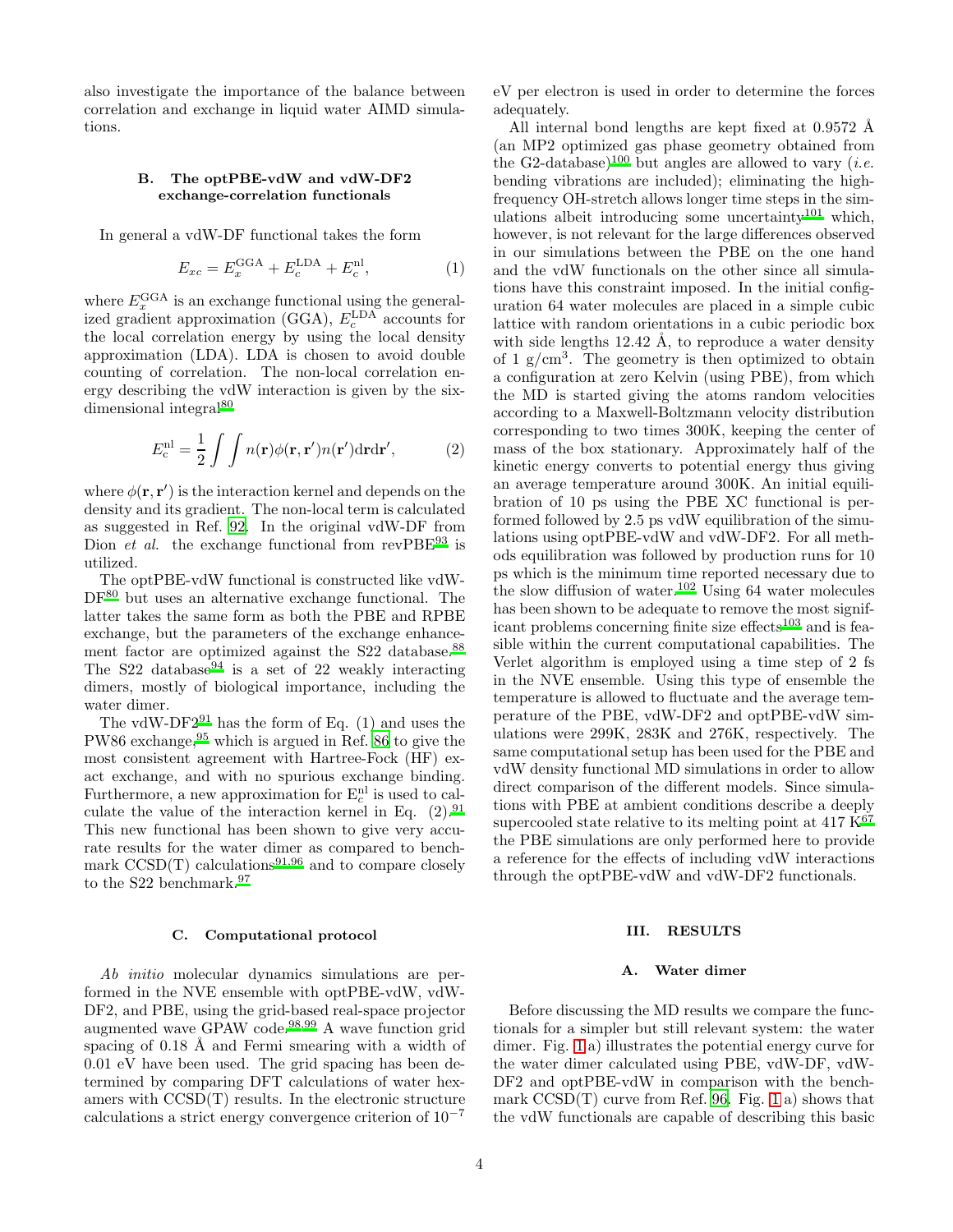

<span id="page-4-0"></span>FIG. 1: a) The water dimer potential energy curves calculated with DFT using the XC functionals PBE, vdW-DF, vdW-DF2 and optPBE-vdW, respectively, are compared to  $CCSD(T)/CBS$  wave function results[.](#page-12-48)<sup>96</sup> b) The distance dependence of the non-local contribution (Eq. (2)) to the interaction energy of the water dimer for the XC functionals vdW-DF2 and optPBE-vdW, shows that, when they give similar potential energies (Fig. 1a)) they do so for different reasons; the optPBE-vdW gets more binding from a stronger vdW attraction but vdW-DF2 gets more net attraction from a less repulsive exchange.

constituent of liquid water extremely accurately, however for different reasons. The non-local contribution  $(E_c^{nl})$  to the dimer binding from the two functionals is plotted in Fig. [1](#page-4-0) b). The non-local part of the optPBE-vdW functional, which is based on the older approximation, is more attractive as mentioned in Ref. [91.](#page-12-43) Since less attraction stems from the non-local interaction in the vdW-DF2, while the total energy for the dimer is almost identical to that of optPBE-vdW, the remaining part of the interaction energy must give a larger contribution for the vdW-DF2 than for optPBE-vdW. The remaining part of the interaction energy includes electrostatic interaction, electronic correlation, and more or less repulsive exchange. Since electrostatic interactions only depend on separation, and local correlation is treated identically with the LDA correlation in both cases, this difference has to come from the different choices for the exchange. The PW86 exchange in vdW-DF2 is hence less repulsive than the optPBE exchange in optPBE-vdW; a possible cause of the reported collapsed second-shell structure was in Ref. [81](#page-12-33) suggested to be that the non-local parameterization of exchange used in vdW-DF and optPBE-vdW may be too attractive when used in MD. This is, however, not the case, as seen from the pair-correlation functions (PCFs), to be discussed next.

# B. Pair-correlation functions

Fig. [2](#page-4-1) a) illustrates that AIMD simulations of liquid water using vdW-DF2 and optPBE-vdW give very similar O-O PCFs which are, however, very different from the O-O PCF from PBE and furthermore from those derived from experiment using either Empirical Potential

Structure Refinement (EPSR) $53$  or Reverse Monte Carlo  $(RMC)^{104}$  $(RMC)^{104}$  $(RMC)^{104}$  to fit the structure factor.<sup>[11](#page-11-1)[,15](#page-11-2)</sup> In the simulations both functionals result in the same characteristics as reported in Ref. [81](#page-12-33), including a lower first peak shifted to larger O-O separation than for normal GGAs as well as for experiment on ambient water. The second coordination shell at 4.5  $\AA$  is also completely smeared out where correlations from the region  $4-5$  Å have instead moved into the region  $3.3-3.7$  Å. The non-local correlation differences in the functionals do not, however, result in significantly different O-O PCFs, but we note a somewhat higher (2.5) first peak for vdW-DF2 compared to optPBE-vdW (2.3). Since the latter gives a slightly stronger non-local contribution we take this as indication that it is indeed the vdW contribution that so strongly affects the first shell structure in the simulations.

In contrast, the very recent vdW-DF MD simulation showed that by changing the exchange in vdW-DF from revPBE to PBE, the second shell structure again became well defined.[81](#page-12-33) However, the exchange functionals of revPBE and PBE are quite different, making an explanation in terms of the exchange less likely; the potential energy curve of the dimer is furthermore not reproduced very well using the PBE exchange with LDA and nonlocal correlation suggesting that substituting revPBE by PBE for the exchange does not lead to consistent improvement in the description.



<span id="page-4-1"></span>FIG. 2: a) Oxygen-oxygen PCFs (goo) obtained from experimental data using  $EPSR<sup>53</sup>$  $EPSR<sup>53</sup>$  $EPSR<sup>53</sup>$  and  $RMC<sup>15</sup>$  $RMC<sup>15</sup>$  $RMC<sup>15</sup>$  in comparison with PCFs obtained by DFT MD simulations using PBE, optPBEvdW and vdW-DF2. b) Oxygen-hydrogen PCFs (g<sub>OH</sub>) obtained from experimental data using  $EPSR<sup>53</sup>$  $EPSR<sup>53</sup>$  $EPSR<sup>53</sup>$  and  $\widetilde{RMC}^{15}$  $\widetilde{RMC}^{15}$  $\widetilde{RMC}^{15}$  in comparison with PCFs from PBE, optPBE-vdW and vdW-DF2.

Compared to the experimentally derived O-O PCFs it is clear that the PCF obtained from PBE is severely overstructured while the simulations including vdW forces have resulted in a significantly less structured PCF than what is experimentally observed for ambient liquid water. Clearly neither simulation model gives direct agreement with the experimental O-O PCF even though, in the case of the vdW functionals, small water clusters are described very accurately. We will address this aspect in the discussion section below.

Some discrepancy in the O-H PCF for the vdW XC functionals compared to experiment is seen in Fig. [2](#page-4-1) b),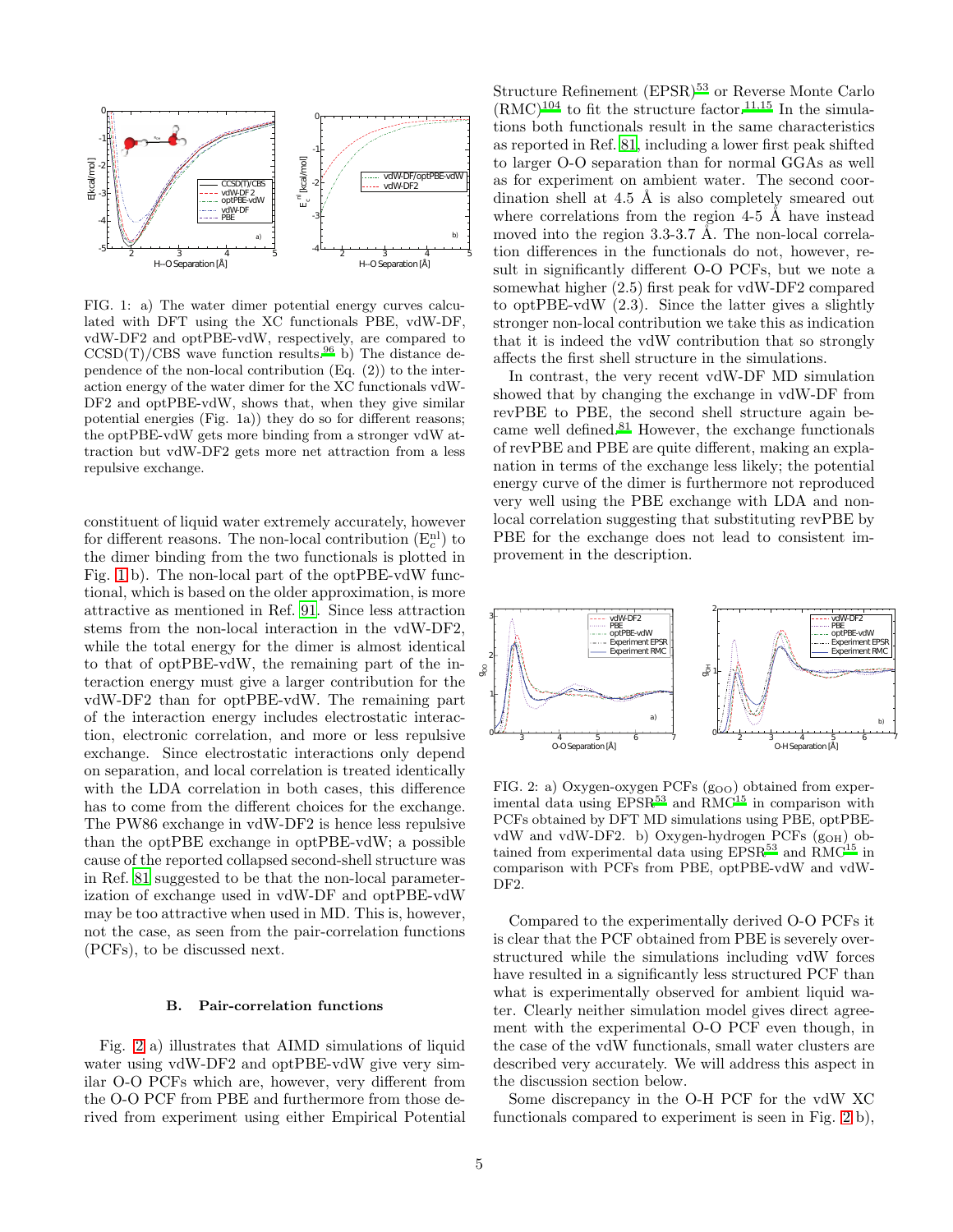which we shall now consider. The O-O correlations can be obtained from a Fourier transform of the x-ray diffraction data, if a large enough k-range has been measured and the data can be properly normalized; x-ray scattering is strongly dominated by the electron-rich oxygens. Neutron diffraction data, on the other hand, contain simultaneous information on the H-H, O-H and to some extent, the O-O PCFs, making a direct Fourier transform to extract a specific PCF inapplicable. Various fitting schemes of structure models to the experimental structure factors have therefore been developed, and we show two such fits to the same experimental data using the  $EPSR<sup>53</sup>$  $EPSR<sup>53</sup>$  $EPSR<sup>53</sup>$  and RMC method,<sup>[15](#page-11-2)</sup> respectively.

There is a significant difference in the first peak position in the O-H PCF between the EPSR and RMC fits compared to what is found for the O-O PCF. This can be understood from the relatively lower sensitivity of the neutron data to specifically the O-H correlation in comparison to the sensitivity of x-ray data to the O-O correlation.[15](#page-11-2) The EPSR technique uses the assumed reference pair-potential to provide structural aspects not included in the experimental data,[15](#page-11-2)[,28](#page-11-3) while structural aspects not determined by the experimental data, or imposed constraints, will in the RMC technique simply result in a phase-space weighted sampling of structures consistent with the experimental structure factors;  $^{105}$  $^{105}$  $^{105}$  combining the two methods thus gives additional information on the uncertainties and assumptions in the resulting fits. It is interesting to note that the RMC method gives a shift in the first peak of the O-H correlation out to nearly  $2 \text{ Å}$ ,  $^{15}$  $^{15}$  $^{15}$ which agrees well with the vdW MD simulations presented here, while the EPSR solution is closer in position to the PBE, likely reflecting the SPC/E starting forcefield in the EPSR fitting procedure. Note, that both the RMC and EPSR fits reproduce the experimental scattering data equally well, implying that the position of the first intermolecular OH correlation is not strictly determined by the data, which leaves an uncertainty in the diffraction-derived O-H PCF[.](#page-11-2)15[,106](#page-13-8) The first peak in the PBE O-H PCF is clearly too high and the first minimum at  $2.5$  Å too low, however, while all three simulations exaggerate the height of the second peak at  $3.2$  -  $3.6$  Å; this can, however, be expected to be reduced by including quantum effects, e.g., Ref. [107](#page-13-9).

### C. Angular distribution functions and hydrogen-bonding analysis

The van der Waals functionals provide a smoother angular structure with less tetrahedral bonding as demonstrated by the angular distribution functions and the average number of H-bonds per water molecule; here we use the cone criterion from Ref. [2](#page-10-2) as a geometric Hbond definition:  $r_{\text{OO}} < r_{\text{OO}}^{\text{max}} - 0.00044 \delta_{\text{HOO}}^2$ . This defines a cone around each H-bond-donating OH group, where  $r_{\rm OO}^{\rm max} = 3.3 \text{ Å}$  is the maximum OO distance at zero angle  $\delta_{\text{HOO}}$ , where  $\delta_{\text{HOO}}$  is the H-O···O angle quantifying the angular distortion of the H-bond. Table [I](#page-6-0) shows the H-bond statistics for PBE, optPBE-vdW and vdW-DF2. PBE is seen to prefer a tetrahedral H-bond coordination with a majority of the molecules having 4 H-bonds. Including non-local correlation has a large effect where, for both optPBE-vdW and vdW-DF2, the H-bond distribution shifts from a majority with four Hbonds to instead a predominance of species with two or three. Comparing the two vdW functionals we observe that the optPBE-vdW has a slightly larger amount of water molecules having two or three H-bonds compared to vdW-DF2 which we ascribe to the relatively more repulsive exchange and stronger non-local contribution in the former. The vdW-DF2 with its relatively weaker vdW interaction shows slightly higher preference to forming Hbonds. This analysis suggests that there is a competition between isotropic vdW forces and directional H-bonds, resulting in fewer or more H-bonds per water molecule depending on the applied approximations; however, between the vdW models the average number of H-bonds varies only weakly despite differences in vdW strength.



<span id="page-5-0"></span>FIG. 3: Molecular angular distributions in liquid water according to MD simulations using DFT with the indicated functional. a) The angular distribution functions of the O-H $\cdots$ O angle. b) the H-O $\cdots$ O (first peak) and  $\theta = \langle H \cdots$ O-H (second peak) angles obtained using the XC functionals PBE (yellow), vdW-DF2 (red) and optPBE-vdW (green). When including vdW interactions a softening of the structure is seen from the broader distribution of angles.

We note in particular the low number of double-donor, double-acceptor tetrahedral molecules according to the cone criterion<sup>[2](#page-10-2)</sup> for the two vdW models. In fact, the large number of broken H-bonds in the vdW simulations suggests that these models are in closer agreement with pre-dictions from x-ray spectroscopies<sup>[1](#page-10-0)[,2](#page-10-2)[,13](#page-11-5)[,16](#page-11-4)[,25](#page-11-7)[–27](#page-11-0)</sup> compared to most other AIMD models and future calculated x-ray spectra based on optPBE-vdW and vdW-DF2 structures may provide an interesting opportunity to obtain further insight regarding the interpretation of these spectra.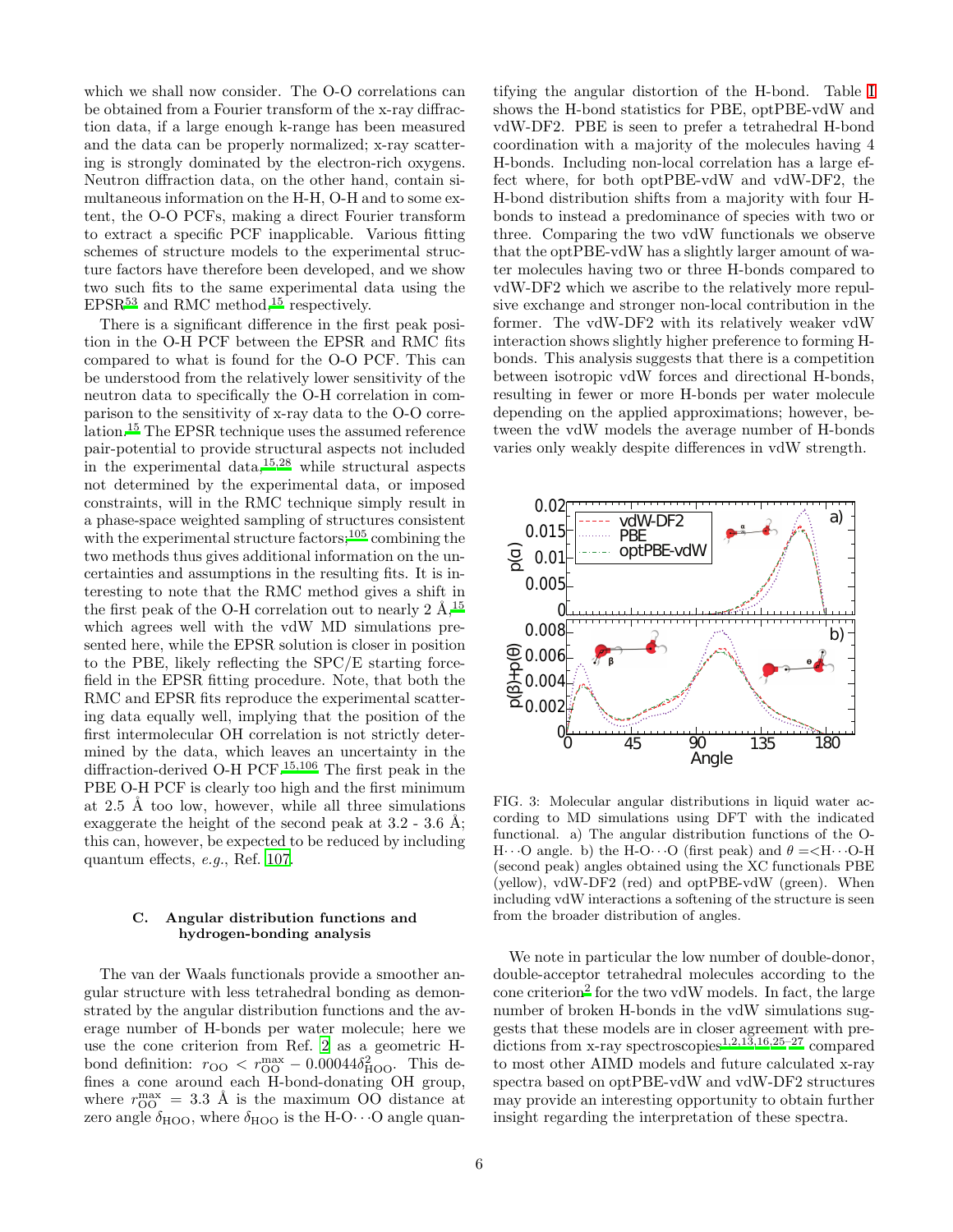| No. H-bonds \ Method PBE optPBE-vdW vdW-DF2 |    |    |    |
|---------------------------------------------|----|----|----|
|                                             |    | 10 |    |
|                                             | 12 | 29 |    |
|                                             | 31 | 37 | 38 |
|                                             | 52 | 22 | 25 |
|                                             |    |    |    |

<span id="page-6-0"></span>TABLE I: Percentage distribution of hydrogen bonds per water molecule calculated using the cone criterion from Ref. [2.](#page-10-2) PBE results are shown to favor more H-bonds compared to either vdW functional, which both allow for a larger number of molecules to break the tetrahedral structure with four bonds.

The angular distribution functions (ADFs) of the Hbonds are shown in Fig. [3.](#page-5-0) The ADFs of H-bond acceptor and donor give information on the orientational flexibility of the water molecules. In the ADFs only the angles between a central molecule and the molecules of the first solvation shell are considered by using a cutoff distance corresponding to the first minimum in the PBE O-O PCF; this distance was applied also to the vdW MDs where the second shell is smeared out and no minimum is visible. Fig. [3](#page-5-0) a) displays the distributions of donor angles  $\alpha = < 0$ -H $\cdots$  for the various simulations. The first peak in Fig. [3](#page-5-0) b) is  $\beta$ , the deviation of the O- $H \cdot \cdot \cdot O$  bond from being linear, which gives information on the flexibility of donor H-bonds, while the second peak is the acceptor angle  $\theta = \langle H \cdot \cdot \cdot \cdot \cdot \cdot \rangle$ . The distribution of angles has been found to depend on the choice of wa-ter model[.](#page-11-28)<sup>10</sup> The picture of a competition between nondirectional vdW interactions and directed H-bonds seems to be supported by the ADFs as illustrated by the fact that the model without vdW forces (PBE) has no incentive to deviate from a structure of strong H-bonds, thus resulting in a relatively straight H-bond angle. When including vdW forces the H-bonds become significantly more bent. In general a softening of the structure is seen from the broader ADFs obtained in case of the vdW-DFs.

# D. Tetrahedrality and asphericity

Two useful measures of the local coordination of molecules in water are the tetrahedrality<sup>[108](#page-13-10)[,109](#page-13-11)</sup> and as-phericity<sup>[110](#page-13-12)</sup> parameters. The former quantifies the degree of tetrahedrality in the nearest neighbor O-O-O angles and is defined as

$$
Q = 1 - \frac{3}{8} \sum_{i=1}^{3} \sum_{j>i}^{4} \left( \cos \theta_{i0j} + \frac{1}{3} \right)^2 \tag{3}
$$

where  $\theta_{i0j}$  is the angle formed by two neighboring oxygen atoms  $i$  and  $j$  and the central molecule 0. Only the four nearest neighbors are taken into account which makes Q a very local measure. Perfect hexagonal ice gives  $Q = 1$  for all molecules while the ensemble average over an ideal gas gives  $\langle Q \rangle = 0.109$  $\langle Q \rangle = 0.109$  The asphericity parameter is defined

as

$$
\eta = \frac{A^3}{36\pi V^2} \tag{4}
$$

where A and V are the area and volume of the Voronoi polyhedron of the molecule in question. Contrary to Q,  $\eta$  is sensitive also to interstitial molecules outside the first shell and to the second coordination shell since these add surfaces to the Voronoi polyhedron, making it more spherical. The two relevant limits for water are that of hexagonal ice, which gives  $\eta = 2.25$ , and that of a perfect sphere which gives  $\eta = 1$ ; larger disorder in the local coordination thus gives smaller values of  $\eta$ .



<span id="page-6-1"></span>FIG. 4: a) Distributions of the tetrahedrality parameter Q. vdW interactions lead to significantly lower average tetrahedrality and a strong low-Q peak from interstitial molecules around  $Q = 0.5$ . b) Distributions of the asphericity parameter  $\eta$ . A large effect of vdW interactions is seen with a shift towards more spherical (less ice-like) values.

As Fig. [4](#page-6-1) shows, the inclusion of the vdW interaction not surprisingly has a dramatic effect on both the tetrahedrality and asphericity distributions. The PBE simulation displays a strong peak at  $Q = 0.8$ , signifying a dominance of locally tetrahedral O-O-O angles, while both vdW simulations show an attenuation and shift of the high-Q peak to lower tetrahedrality along with the appearance of a strong low-Q peak associated with interstitial molecules at non-tetrahedral positions between the first and second coordination shells. Out of the two vdW models, optPBE-vdW is seen to be somewhat less tetrahedral, consistent with their differences in H-bond statistics and PCFs discussed above. This is clearly illustrated by the average tetrahedrality which is 0.692, 0.602 and 0.583 for PBE, vdW-DF2 and optPBE-vdW, respectively. In comparison the average tetrahedrality has been estimated to be 0.576 using the EPSR method;<sup>[111](#page-13-13)</sup> note, however, that the tetrahedrality parameter is experimentally rather uncertain, i.e. the same diffraction data have been shown to support tetrahedrality values ranging from 0.488 to 0.603.[15](#page-11-2)

An even larger difference is seen in the asphericity distributions; the two vdW models show sharper peaks centered at lower asphericity values compared to PBE. This directly reveals the large disorder in second-shell correlations in the vdW models, resulting from the tendency to form more isotropic local structures when vdW forces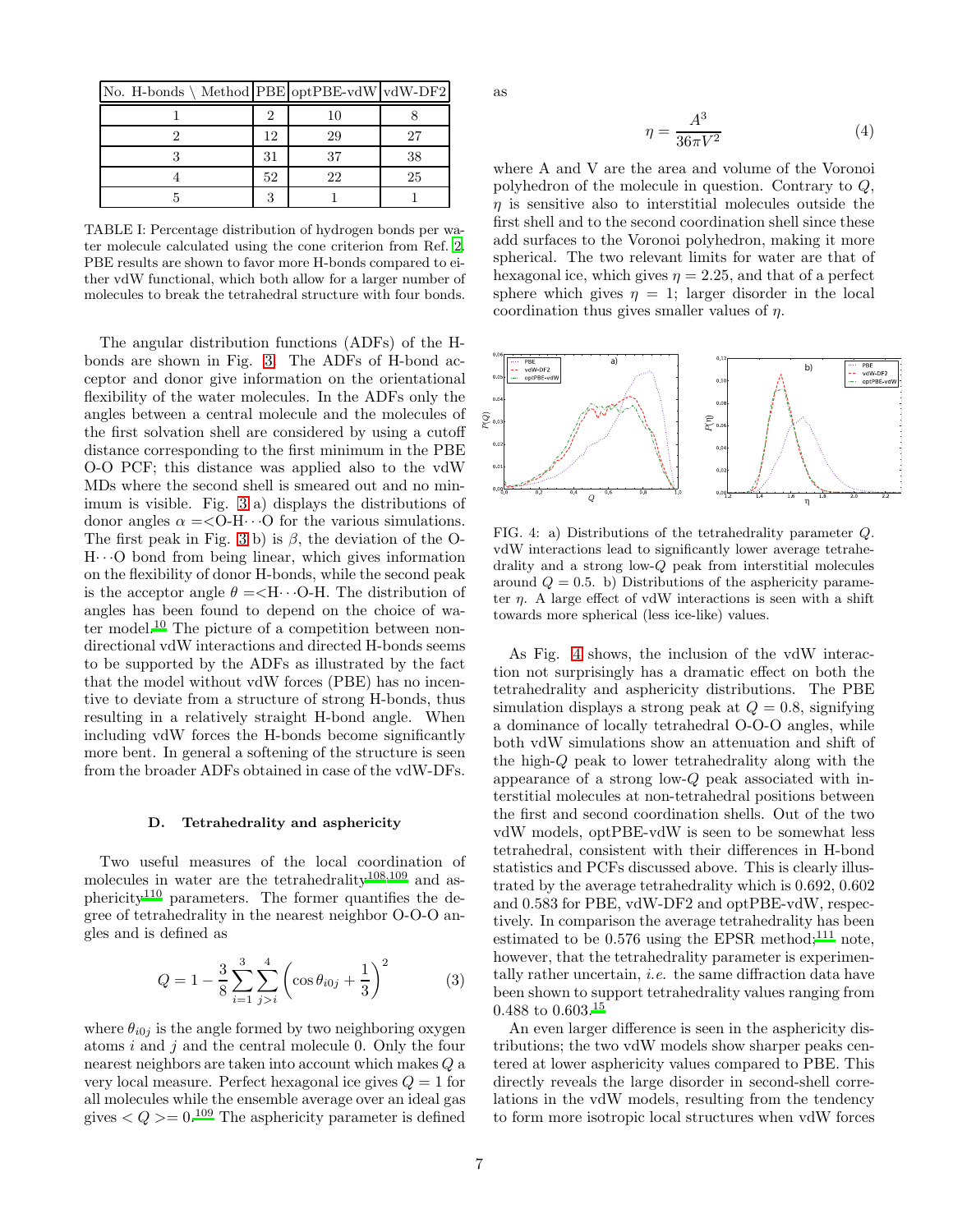are included. Similarly to the comparison between the PCFs of the two vdW models discussed above, it can be seen here that despite non-local differences between vdW-DF2 and optPBE-vdW their respective liquid water structures turn out to be rather comparable in terms of both first- and second-shell correlations. The average asphericity is 1.681, 1.552 and 1.552 for PBE, vdW-DF2 and optPBE-vdW, respectively.

# IV. DISCUSSION

Considering the accuracy of the present versions of non-local correlation functionals, as calibrated against benchmark CCSD(T) and MP2 calculations for water dimer, water hexamers,  $82$  the S22 database,  $88$  we will here explore the possibility that the interactions between molecules in the simulation box are given sufficiently accurately by the functionals and that the resulting discrepancy between simulated and observed O-O PCF is rather due to limitations and constraints in the simulation protocol.

Comparison of the results from the simulations using PBE with those including the vdW interactions shows a strong shift in the balance between directional H-bonding and more isotropic interactions; the former leads to tetrahedral H-bond coordination and low density while the latter favors a more close-packed ordering and higher density, as evidenced by the loss of distinction between first and second coordination shells and the reduced number of H-bonds. The simulations have in all cases been performed with internal OH distances fixed to the gas phase value; eliminating the high-frequency OH stretch allows longer time-steps to be used in the AIMD, but not allowing the internal OH distance to vary according to H-bond situation has been shown to lead to somewhat less structured PCFs in earlier work.<sup>[101](#page-13-3)</sup> However, since the simulations with PBE, optPBE-vdW and vdW-DF2 were all run with the same constraint in terms of internal OH distance this cannot explain the large effects on the O-O PCF from including the vdW non-local correlation.

We note that recent, high-precision x-ray diffraction mea[s](#page-11-17)urements<sup>32</sup> of ambient (25°C) and hot (66°C) water resolve shell-structure out to  $\sim$ 12 Å in agreement with conclusions from SAXS<sup>[16](#page-11-4)</sup>; shell structure out to the fifth neighbor distance has been resolved before but only for supercooled water.<sup>[55](#page-12-9)[,112](#page-13-14)</sup> Based on analysis of large-scale simulations with the TIP4P/2005 force-field<sup>[113](#page-13-15)</sup> the shell structure could be assigned as due to an instantaneous LDL-like minority species.[32](#page-11-17) The observed spatial extent of the correlation  $(12 \text{ Å})$  is similar to the size of the present simulation box  $(12.42 \text{ Å})$  making it unlikely that the simulation box is sufficiently extended to support such experimentally observed instantaneous structures.

We compare the PCFs from the simulations performed using the vdW-DF2 and optPBE-vdW XC functionals (Fig. [5](#page-8-0) a)), respectively, with the results of a neutron diffraction  $\mathrm{study^{47}}$  $\mathrm{study^{47}}$  $\mathrm{study^{47}}$  where LDL and HDL O-O PCFs were extrapolated from data at different pressures; the resulting PCFs are shown in Fig. [5](#page-8-0) b). The EPSR derived HDL PCF is rather similar to the PCF obtained using a Fourier transform of x-ray diffraction data at high pres- $\mathrm{sures}^{114}$  $\mathrm{sures}^{114}$  $\mathrm{sures}^{114}$  and furthermore seen to be very similar in terms of the second- and third-shell structure to that derived from vdW-DF2 and optPBE-vdW MD simulations; the effect of increasing pressure on the O-O PCF is that the 4.5 Å correlation disappears and moves to the 3.3 - 3.7 Å region and the third shell is shifted down to  $6 \text{ Å}.^{114}$  $6 \text{ Å}.^{114}$  $6 \text{ Å}.^{114}$ The O-O PCFs obtained using the vdW functionals similarly show a lack of well defined structure at  $4.5 \text{ Å}$ , an increase in correlations at  $3.3 - 3.7$  Å and show a shift towards shorter separations in comparison to PBE of the correlation at  $6 - 6.5$  Å, as is seen from Fig. [5.](#page-8-0) Both are clear indications towards HDL water. However, in contrast to the high pressure PCFs, a well defined peak at 3.5 Å is not present in the vdW MD simulations, but only an increase in correlations, and the first peak position is shifted outwards, which is not observed for pressurized water.

Assuming that the AIMD simulations with non-local correlation and more isotropic interactions have led to a more compact, HDL-like structure, it could be argued that a well-defined peak at  $3.5 \text{ Å}$  should not be expected since, as deduced from XES spectra at different temper- $atures<sup>13,16</sup>$  $atures<sup>13,16</sup>$  $atures<sup>13,16</sup>$  $atures<sup>13,16</sup>$ , HDL-like water at ambient conditions should be thermally excited with a more expanded first shell and therefore further disordered in comparison to HDL water obtained under pressure. In particular, entropy effects due to thermal excitations leading to higher disorder can be expected to create a structure where both the first shell and, in particular, the collapsed second shell are distributed over a range of distances, leading to molecules in what is often denoted interstitial positions and with the first O-O peak appearing at longer distance when not under pressure. In this respect a comparison with the amorphous high-density (HDA) and very highdensity (VHDA) ices is of interest, where, for VHDA, the second shell moves inwards and a peak at 3.4 Å develops while for HDA a peak is found at  $3.7 \text{ Å}$  and the second peak broadens significantly. This indicates that various interstitial sites may be occupied making the high-density forms less well-defined.[115](#page-13-17)[–120](#page-13-18) It should be mentioned that a peak at ∼3.7 Å is present in the MD simulation performed by Wang *et al.*<sup>[81](#page-12-33)</sup> using the earlier vdW-DF $^{80}$  $^{80}$  $^{80}$  formulation of the functional.

If we consider the proposed model of fluctuations between HDL and LDL, $^{16,121}$  $^{16,121}$  $^{16,121}$  $^{16,121}$  it could well be that the vdW models under the present conditions only generated HDL-like structures while without including vdW the resulting structure is clearly more LDL-like. Having two balancing interactions that favor opposite structural properties is a prerequisite for fluctuations; it is clear that by tuning either the importance of H-bonding or the vdW interaction the preference for either structure will be affected in the simulations. However, if the two proposed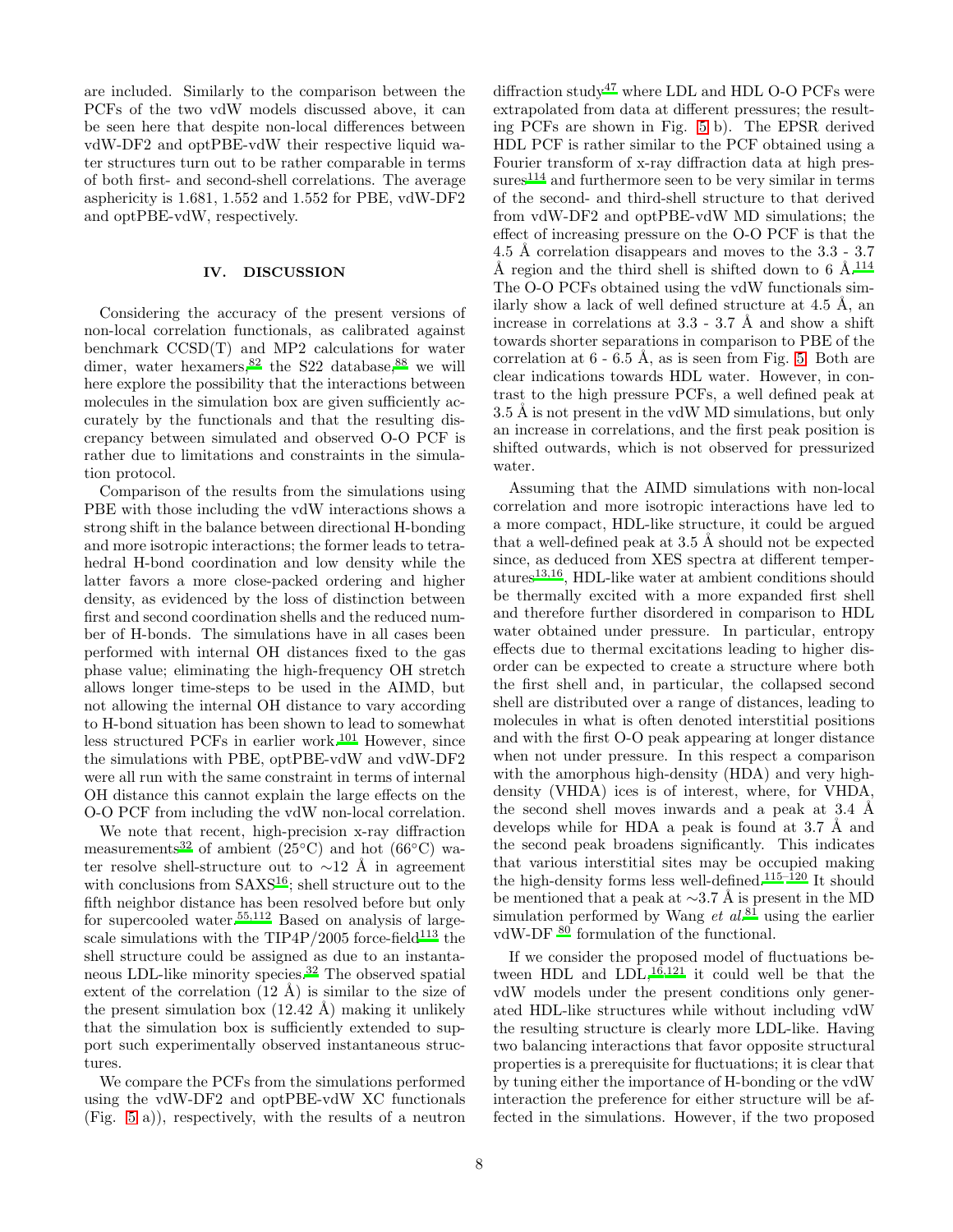structures of liquid water truly do coexist as endpoints of fluctuations in nanosized patches of different local density, as suggested in Ref. [16,](#page-11-4) then an AIMD with only 64 water molecules in a fixed volume may not be suitable to observe this behavior; a much larger box size and an NPT ensemble simulation allowing the box size to vary would be required. The relatively small simulation (12.42  $\AA$  box length) and short run time (10 ps) may only observe a local structure of water which, in this picture, is either approximating LDL- or HDL-like. It should be noted that the simulations are run in the NVE ensemble with density fixed to correspond to ambient conditions which, under the assumption that ambient water is dominated by HDL, should furthermore favor an HDL-like structure over fluctuations towards LDL, if energetically allowed, as seems to be the case with vdW interactions included.



<span id="page-8-0"></span>FIG. 5: a) Oxygen-oxygen PCFs  $(g_{OO})$  obtained by MD simulations from DFT with PBE, optPBE-vdW and vdW-DF2 functionals. b) Experimental PCFs for high- and low-density water[.](#page-12-11)<sup>57</sup>

Exploring the hypothesis that the experimentally measured O-O PCF in reality is the result of a spatial or temporal average over fluctuating structures as suggested in, e.g., Ref. [16](#page-11-4), and that the vdW-DF2 and optPBE-vdW functionals actually provide a sufficiently accurate interaction potential, we will consider what additional contribution would be required to achieve agreement with the measured O-O PCF. The PCFs are, however, not directly measurable but derived from experimental data and we first need to discuss specifically the choice of O-O PCF for the comparison since different reference PCFs are used in the literature.

X-ray and neutron diffraction data treated in conjunction, either by the technique of empirical-potential structure refinement  $(EPSR)^{53}$  $(EPSR)^{53}$  $(EPSR)^{53}$  or by reverse Monte Carlo  $(RMC)$  simulations,  $^{11,15}$  $^{11,15}$  $^{11,15}$  $^{11,15}$  as well as from directly Fourier transforming the latest high-quality x-ray diffraction

data sets<sup>[32](#page-11-17)[,54](#page-12-50)[,55](#page-12-9)</sup> and the early data set of Narten and coworkers[122](#page-13-20)[,123](#page-13-21) all give a broad and slightly asymmetric first O-O peak with height 2.1-2.3 which is significantly lower than from standard MD simulations (height ∼3) and from previous analyses of either only neutron diffraction data using  $EPSR^{57}$  $EPSR^{57}$  $EPSR^{57}$  or analysis of the total xray scattering  $I(k)$  in terms of comparison to computed  $I(k)$  from MD simulations[.](#page-12-12)<sup>58[,124](#page-13-22)</sup>

There were, however, problems with both the latter approaches<sup>[57](#page-12-11)[,58](#page-12-12)[,124](#page-13-22)</sup> since neutron diffraction mainly measures H-H and O-H correlations and thus contain insufficient information to modify the initial SPC/E force-field guess in EPSR to a solution that also describes the O-O PCF, which is mainly determined by x-ray diffraction. The assumption by Hura et  $al^{58,124}$  $al^{58,124}$  $al^{58,124}$  $al^{58,124}$  was that some existing MD force-field should describe the total  $I(k)$ ; the best agreement was found for the TIP4P-pol2 potential from which pair-correlation functions were subsequently extracted to represent experiment. However, the internal molecular scattering strongly dominates I(k) in x-ray scattering and masks the more relevant intermolecular scattering such that small, but significant discrepancies in phase and amplitude at higher  $k<sup>11</sup>$  which determine the shape and height of the first O-O peak, were not observed and taken into account. Since the two independent studies based on, respectively, neutron and x-ray diffraction data arrived simultaneously at similar peak height and shape this was understandably taken as proof that the O-O PCF had been determined correctly; however, both studies reproduced in a sense the force-field used for the analysis and neither was strictly correct.

This state of affairs was analyzed more deeply in sub-sequent work by Soper, who in two seminal papers<sup>[28](#page-11-3)[,53](#page-12-8)</sup> first showed that diffraction data do not contain enough information to discriminate between structure models of strongly different H-bond topology and then that a combination of x-ray (sensitive to O-O and O-H correlations) and neutron diffraction data (sensitive to O-H and H-H correlations) is required to obtain reliable estimates of the three PCFs. Considering the significantly reduced height of the first O-O peak it was concluded that softer MD potentials were called for;<sup>[53](#page-12-8)</sup> similar conclusions were reached based on RMC fits to the same data sets.<sup>[11](#page-11-1)[,15](#page-11-2)</sup> Indeed, actually fitting the Hura et al. data set using either EPSR<sup>[53](#page-12-8)</sup> or RMC<sup>[11](#page-11-1)[,15](#page-11-2)</sup> gives a first peak height  $(2.3)$  and position  $(2.82-2.85 \text{ Å})$  in agreement with the analysis by Narten and coworkers<sup>[122](#page-13-20)[,123](#page-13-21)</sup> of their earlier data as well as with the Fourier transforms of recent more extended data sets. $^{32,54,55}\,$  $^{32,54,55}\,$  $^{32,54,55}\,$  $^{32,54,55}\,$  $^{32,54,55}\,$ 

We now test whether the obtained O-O PCF from the vdW models, with their low and asymmetric first peak at long distance and smeared out second shell, can be compatible with the PCF for ambient water under the assumption that the interactions are sufficiently well described, but that the simulation protocol may have introduced too strong constraints on possible structures. That HDL-like water would dominate the liquid under ambient conditions, i.e. the structure found with the vdW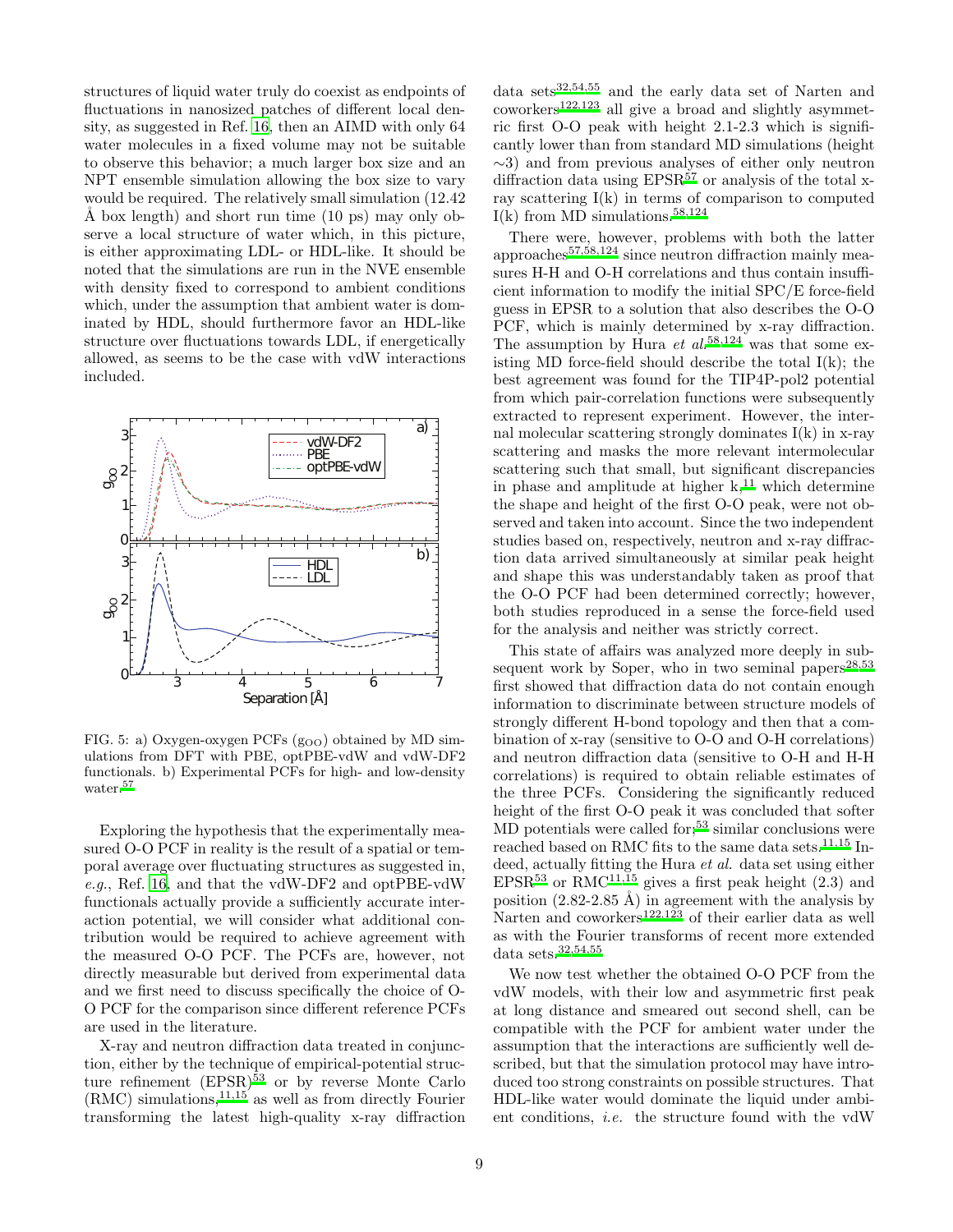

<span id="page-9-0"></span>FIG. 6: Mixing of experimental LDL and vdW-DF2 oxygenoxygen PCFs in comparison with PCFs from reverse Monte Carlo (RMC) <sup>15</sup> and EPSR analyses (EPSR) of experimental data[.](#page-12-8)<sup>53</sup>

fuctionals, would be in agreement with what has been suggested from x-ray spectroscopy, as well as obtained from all scenarios for supercooled water[.](#page-10-2)<sup>2[,13](#page-11-5)[,16](#page-11-4)[,125](#page-13-23)[,126](#page-13-24)</sup> In those scenarios fluctuations between HDL and LDL forms are assumed and, in view of the vdW functionals seemingly giving only HDL-like solutions, we explore whether adding a "missing" LDL contribution, as postulated in these scenarios, could give consistency with experiment in terms of the O-O PCF. We thus weigh together the vdW-DF2 O-O PCF with a model of LDL to a combined PCF and compare with the PCF derived from experiment using  $EPSR^{53}$  $EPSR^{53}$  $EPSR^{53}$  and RMC.<sup>[15](#page-11-2)</sup> Since the PBE simulated structure is far from its preferred density,  $81$  it can be assumed to have too large distortions from the "real" LDL that could appear as fluctuations in the otherwise HDL dominated liquid, and we thus compare with the experimental LDL PCF from Soper and Ricci.[47](#page-12-2)

In fitting to the experimental O-O PCF we obtain agreement (Fig. [6\)](#page-9-0) with a 70:30 mixture between vdW-DF2 HDL PCF and the experimentally derived LDL PCF.[47](#page-12-2) This ratio is most interesting, since it is very close to the original estimate of Wernet  $et al.<sup>2</sup>$  $et al.<sup>2</sup>$  $et al.<sup>2</sup>$  and the estimation based on x-ray emission spectroscopy,  $13,16$  $13,16$  as well as to that from interpreting infrared data in connection with analysis of a fractional Stokes-Einstein rela-tion in water.<sup>[126](#page-13-24)</sup> Note furthermore, that quantum effects have not been included in the simulations which would be expected to bring down and broaden the first O-O correlation additionally.[107](#page-13-9)[,127](#page-13-25)[,128](#page-13-26)

As has been pointed out by  $Soper<sup>24</sup>$  $Soper<sup>24</sup>$  $Soper<sup>24</sup>$  when combining two separate PCFs one must also consider whether the combination introduces additional cross-terms between the two, i.e. that the contribution to the total PCF from considering pairs of atoms, one from each distribution, could change the picture. This would be expected from a combination of two highly structured PCFs with welldefined peaks occurring at different interparticle separations in the two distributions. However, considering that both the LDL and HDL local structures give a peak in the region of  $2.7 - 3$  Å and beyond that the HDL-like PCF is basically without structure it seems likely that in this particular case no extra features should be expected from cross contributions to a combined PCF.

The question is naturally why the vdW simulation only shows the appearance of HDL-like water and why, in order to obtain agreement with x-ray diffraction experiments, it is necessary to artificially add an LDL component. The fact that a combination of an experimental LDL O-O PCF and that from vdW quite accurately reproduces the latest O-O PCF of ambient water is of course no proof that real water is a combination of the two. However, the increased accuracy of the interaction potential obtained with these latest generation vdW functionals indicates that other causes than the non-local interaction should be explored to account for the discrepancy between simulated and measured PCF.

One potential explanation could be related to the fact that the simulation is performed in the NVE ensemble, which keeps the volume fixed and thus does not allow fluctuations of the density of the box and that this penalizes LDL to a greater extent than HDL, once the more isotropic vdW interactions are included; the NVE ensemble is equivalent to adding a pressure to maintain the box size which would disfavor fluctuations to lower density assuming that the density at ambient conditions corresponds more closely to that of HDL. The box is furthermore rather limited with only 64 molecules. In order for spatially separated fluctuations between HDL and LDL to develop fully it might be necessary to use much larger simulation boxes, in particular if the fluctuations are of a mean length scale around 1 nm as suggested in Refs. [16](#page-11-4) and [32](#page-11-17). There is furthermore some experimental evidence from thin water films on slightly hydrophobic surfaces that only an HDL related structure is observed even in the supercooled regime, $129$  indicating that if the system size becomes very small, indeed only one class of local structure is observed and the formation of LDL-like local regions is suppressed.

## V. CONCLUSIONS

The new van der Waals density functionals optPBEvdW and vdW-DF2 show great promise in describing the basic structural constituents of liquid water, as seen from comparing calculations of water dimer and hexamers with benchmark coupled cluster  $CCSD(T)$  results.<sup>[82](#page-12-34)[,88](#page-12-40)[,91](#page-12-43)</sup> A softening of the structure of liquid water at ambient conditions is observed when including vdW interactions, consistent with previous work.[75](#page-12-29)[,79](#page-12-31)[,81](#page-12-33) This is seen from the broader angular distributions, the more disordered tetrahedrality and asphericity distributions, and from the much lower and broader first peak of the oxygenoxygen PCF obtained from the optPBE-vdW and vdW-DF2 models compared to PBE. The lower first peak of the O-O PCF improves the agreement with experiment significantly. However, the outer structure is washed out by the vdW forces. This has been suggested $81$  to be re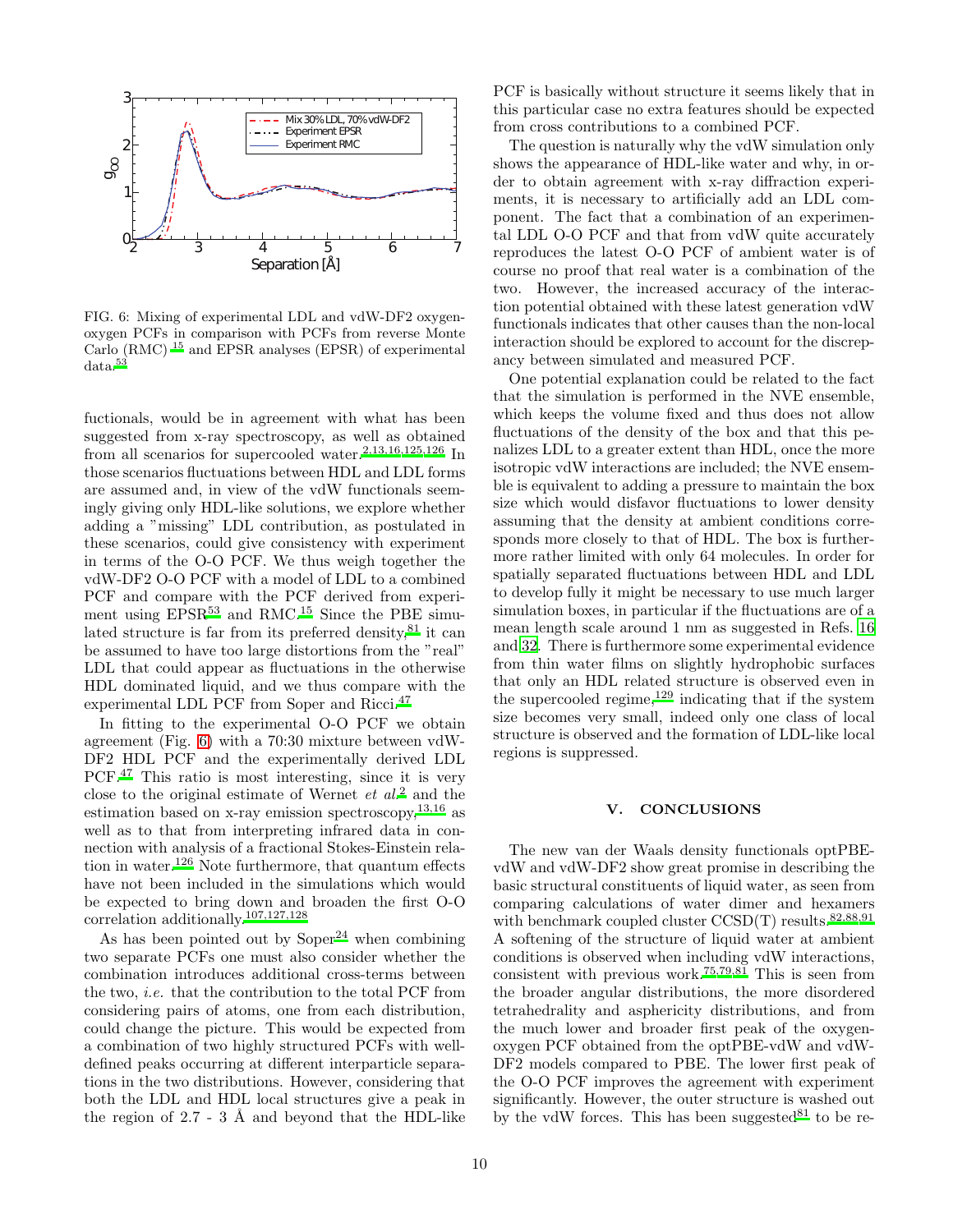lated to non-local correlations, but our study of functionals with different non-local correlation strength did not show any significant difference in the liquid structures, while both were found to be very accurate for the water dimer. Instead we find that the inclusion of the more isotropic vdW interaction shifts the balance over from directional H-bonding towards a more close-packed system, i.e. a competition between directional and isotropic interactions.

The vdW simulations seem to be potentially consistent with a picture of fluctuations between two different water structures instantaneously coexisting in nanoscale patches albeit not directly observing fluctuations except in the sense of obtaining two alternative endpoints with vdW forces included (HDL) or excluded (LDL). The relatively small simulation can only give a picture of the local structure of water, and while PBE predominantly describes an approximation to low-density water, both  $optPBE-vdW$  and vdW-D[F](#page-12-33)2, as well as vdW-DF $^{81}$ , describe an approximation to high-density water. By comparing the O-O PCFs of the vdW models with PCFs from  $x-ray^{114}$  $x-ray^{114}$  $x-ray^{114}$  and neutron<sup>[47](#page-12-2)</sup> diffraction of water at different pressures we note a resemblance between the vdW models and high-density water in terms of effects on the second- and third-neighbor correlations while the expansion of the first coordination sphere found in the simulations may in experiments be counteracted by the pressure applied to experimentally generate pure HDL. The comparison to HDL is further supported by the reduction of the average number of H-bonds per molecule in the vdW MD simulations, which is a result of the isotropic vdW forces competing with the directional H-bond formation. Varying the strength of the exchange interaction does not result in a significant change in number of bonds once the vdW interaction is included. A 70:30 mixture of vdW-DF2 and the experimentally determined LDL PCF is compatible with the latest x-ray O-O PCF which, however, does not constitute proof of a fluctuating real water structure, but indicates the possibility that averaging over a trajectory obeying less restrictive simulation conditions in terms of box size, length of trajectory etc. could result in an O-O PCF directly comparable with experiment.

Quantum effects are not included in the current simulations but including them should not qualitatively change the consistency with the presented picture. The internal  $R_{OH}$  bond distance is kept fixed during the simulations which might affect the hydrogen bonding, but not the comparison between PBE and the vdW functionals. Lastly, the possibility that the vdW interaction is not completely accounted for by the current vdW functionals still exists although calibration against various benchmarks indicate a quite reliable representation.

The present work does not resolve the debate on water structure but it suggests for further investigation the van der Waals interaction as a physically sound mechanism which affects the balance between directional Hbonding and higher packing and may thus indicate a way to reconcile the interpretation of recent x-ray spectroscopic data with structures obtained from AIMD simulations of liquid water. It is likely that much larger and longer simulations in the NPT ensemble are needed to determine whether current vdW models support a temperature-dependent balance of fluctuations between HDL and LDL-like structures in ambient water, as suggested by recent x-ray spectroscopic and diffraction results, $16$  and which would be enhanced upon cooling, as they must according to all scenarios for water at supercooled temperatures. From the present work it is, however, clear that a consistent description of the vdW interaction in AIMD simulations may possibly provide the key to tuning such a balance.

### VI. ACKNOWLEDGEMENT

The authors would like to thank the Lundbeck foundation for sponsoring the Center for Atomic-scale Materials Design (CAMD) and the Danish Center for Scientific Computing for providing computational resources. The authors would also like to thank the Department of Energy, Basic Energy Sciences, National Science Foundation (CHE-0809324), Denmark-America Foundation and the Swedish Research Council.

- <span id="page-10-0"></span><sup>1</sup> S. Myneni, Y. Luo, L. Å. Näslund, M. Cavalleri, L. Ojamäe, H. Ogasawara, A. Pelmenschikov, Ph. Wernet, P. Väterlein, C. Heske, Z. Hussain, L. G. M. Pettersson, and A. Nilsson. Spectroscopic probing of local hydrogen bonding structures in liquid water. *J. Phys.: Condens. Mat.*, 14:L213, 2002.
- <span id="page-10-2"></span><sup>2</sup> Ph. Wernet, D. Nordlund, U. Bergmann, M. Cavalleri, M. Odelius, H. Ogasawara, L. Å. Näslund, T. K. Hirsch, L. Ojamäe, P. Glatzel, L. G. M. Pettersson, and A. Nilsson. *Science*, 304:995, 2004.
- <span id="page-10-1"></span>3 J. D. Smith, C. D. Cappa, K. R. Wilson, B. M. Messer, R. C. Cohen, and R. J. Saykally. Energetics of Hydrogen

Bond Network Rearrangements in Liquid Water. *Science*, 306:851, 2004.

- <sup>4</sup> A. Nilsson, Ph. Wernet, D. Nordlund, U. Bergmann, M. Cavalleri, M. Odelius, H. Ogasawara, L. Å. Näslund, T. K. Hirsch, L. Ojamäe, P. Glatzel, and L. G. M. Pettersson. Comment on Energetics of Hydrogen Bond Network Rearrangements in Liquid Water. *Science*, 308:793a, 2005.
- $5\,$  B. Hetényi, F. De Angelis, P. Giannozzi, and R. Car. Calculation of near-edge x-ray-absorption fine structure at finite temperatures: Spectral signatures of hydrogen bond breaking in liquid water. *J. Chem. Phys.*, 120:8632, 2004.
- <sup>6</sup> M. Cavalleri, D. Nordlund, M. Odelius, A. Nilsson, and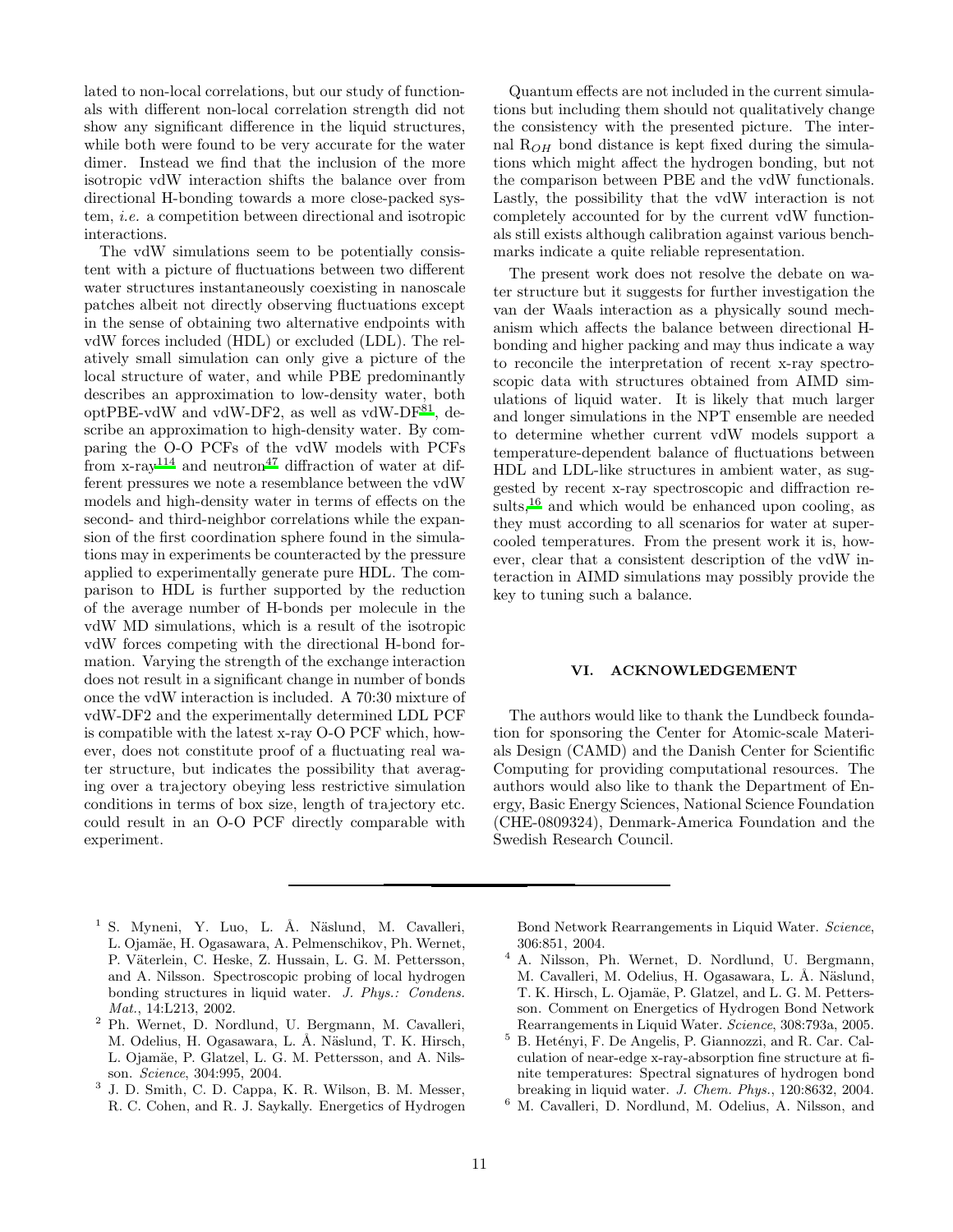L. G. M. Pettersson. Half or full core-hole in Density Functional Theory X-ray absorption spectrum calculations of water? *Phys. Chem. Chem. Phys.*, 7:2854, 2005.

- <sup>7</sup> D. Kennedy and C. Norman. *Science*, 309:75, 2005.
- <sup>8</sup> M. Odelius, M. Cavalleri, A. Nilsson, and L. G. M. Pettersson. The X-ray Absorption Spectrum of Liquid Water from Molecular Dynamics Simulations: Asymmetric Model. *Phys. Rev. B*, 73:024205, 2006.
- <span id="page-11-9"></span> $9$  D. Prendergast and G. Galli. X-ray absorption spectra of water from first principles calculations. *Phys. Rev. Lett.*, 96:215502, 2006.
- <span id="page-11-28"></span><sup>10</sup> H. S. Lee and M. E. Tuckerman. *J. Chem. Phys.*, 125:154507, 2006.
- <span id="page-11-1"></span><sup>11</sup> M. Leetmaa, K. T. Wikfeldt, M. P. Ljungberg, M. Odelius, J. Swenson, A. Nilsson, and L. G. M. Pettersson. Diffraction and IR/Raman data do not prove tetrahedral water. *J. Chem. Phys.*, 129:084502, 2008.
- <span id="page-11-10"></span><sup>12</sup> O. Fuchs, M. Zharnikov, L. Weinhardt, M. Blum, M. Weigand, Y. Zubavichus, M. Bär, F. Maier, J. D. Denlinger, C. Heske, M. Grunze, and E. Umbach. Isotope and temperature effects in liquid water probed by X-ray absorption and resonant X-ray emission spectroscopy. *Phys. Rev. Lett.*, 100(2):27801, 2008.
- <span id="page-11-5"></span><sup>13</sup> T. Tokushima, Y. Harada, O. Takahashi, Y. Senba, H. Ohashi, L. G. M. Pettersson, A. Nilsson, and S. Shin. High resolution X-ray emission spectroscopy of liquid water: The observation of two structural motifs. *Chem. Phys. Lett.*, 460(4-6):387, 2008.
- <sup>14</sup> L. G. M. Pettersson, T. Tokushima, Y. Harada, O. Takahashi, S. Shin, and A. Nilsson. Comment on Isotope and Temperature Effects in Liquid Water Probed by X-ray Absorption and Resonant X-ray Emission Spectroscopy. *Phys. Rev. Letters*, 100:249801, 2008.
- <span id="page-11-2"></span><sup>15</sup> K. T. Wikfeldt, M. Leetmaa, M. P. Ljungberg, A. Nilsson, and L. G. M. Pettersson. *J. Phys. Chem. B*, 113:6246, 2009.
- <span id="page-11-4"></span><sup>16</sup> C. Huang, K. T. Wikfeldt, T. Tokushima, D. Nordlund, Y. Harada, U. Bergmann, M. Niebuhr, T. M. Weiss, Y. Horikawa, M. Leetmaa, M. P. Ljungberg, O. Takahashi, A. Lenz, L. Ojamäe, A. P. Lyubartsev, S. Shin, L. G. M. Pettersson, and A. Nilsson. The inhomogeneous structure of water at ambient conditions. *Proc. Natl. Acad. Sci. USA*, 106:15214, 2009.
- <span id="page-11-26"></span><sup>17</sup> F. Mallamace, M. Broccio, C. Corsaro, A. Faraone, D. Majolino, V. Venuti, L. Liu, C. Y. Mou, and S. H. Chen. *Proc. Natl. Acad. Sci. USA*, 104:424, 2007.
- <span id="page-11-11"></span> $^{18}\,$  M. Odelius. Molecular dynamics simulations of fine structure in oxygen K-edge x- ray emission spectra of liquid water and ice. *Phys. Rev. B*, 79(14):144204, 2009.
- <span id="page-11-12"></span><sup>19</sup> A. K. Soper, J. Teixeira, and T. Head-Gordon. Is ambient water inhomogeneous on the nanometer-length scale? *Proc. Natl. Acad. Sci. USA*, 107:E44, 2010.
- <span id="page-11-6"></span><sup>20</sup> C. Huang, K. T. Wikfeldt, T. Tokushima, D. Nordlund, Y. Harada, U. Bergmann, M. Niebuhr, T. M. Weiss, Y. Horikawa, M. Leetmaa, M. P. Ljungberg, O. Takahashi, A. Lenz, L. Ojamäe, A. P. Lyubartsev, S. Shin, L. G. M. Pettersson, and A. Nilsson. Reply to Soper "Fluctuations in water around a bimodal distribution of local hydrogen bonded structural motifs". *Proc. Natl. Acad. Sci. USA*, 107:E45, 2010.
- <span id="page-11-13"></span><sup>21</sup> W. Chen, X. Wu, and R. Car. X-Ray Absorption Signatures of the Molecular Environment in Water and Ice. *Phys. Rev. Lett.*, 105:017802, 2010.
- <sup>22</sup> G. N. I. Clark, G. L. Hura, J. Teixeira, A. K. Soper, and

T. Head-Gordon. Small-angle scattering and the structure of ambient liquid water. *Proc. Natl. Acad. Sci. USA*, 107(32):14002, 2010.

- $23$  G. N. I. Clark, C. D. Cappa, J. D. Smith, R. J. Saykally, and T. Head-Gordon. The Structure of Ambient Water. *Mol. Phys.*, 108:1415, 2010.
- <span id="page-11-14"></span><sup>24</sup> A. K. Soper. Recent Water Myths. *Pure Appl. Chem.*, 82:1855, 2010.
- <span id="page-11-7"></span><sup>25</sup> T. Tokushima, Y. Harada, Y. Horikawa, O. Takahashi, Y. Senba, H. Ohashi, L. G. M. Pettersson, A. Nilsson, and S. Shin. High resolution X-ray emission spectroscopy of water and its assignment based on two structural motifs . *J. Electron Spec. Rel. Phen*, 177:192, 2010.
- <sup>26</sup> A. Nilsson, D. Nordlund, I. Waluyo, N. Huang, H. Ogasawara, S. Kaya, U. Bergmann, L. Å. Näslund, H. Öström, Ph. Wernet, K. Andersson, T. Schiros, and L. G. M. Pettersson. X-ray Absorption Spectroscopy and X-ray Raman Scattering of Water; An Experimental View. *J. Electron Spec. Rel. Phen.*, 177:99, 2010.
- <span id="page-11-0"></span><sup>27</sup> M. Leetmaa, M. P. Ljungberg, A. Lyubartsev, A. Nilsson, and L. G. M. Pettersson. Theoretical Approximations to X-ray Absorption Spectroscopy of Liquid Water and Ice. *J. Electron Spec. Rel. Phen.*, 177:135, 2010.
- <span id="page-11-3"></span><sup>28</sup> A. K. Soper. *J. Phys. Condens. Matter*, 17:S3271, 2005.
- <span id="page-11-8"></span><sup>29</sup> K. T. Wikfeldt, M. Leetmaa, A. Mace, A. Nilsson, and L. G. M. Pettersson. *J. Chem. Phys.*, 132:104513, 2010.
- <span id="page-11-15"></span><sup>30</sup> C. Huang, T. M. Weiss, D. Nordlund, K. T. Wikfeldt, L. G. M. Pettersson, and A. Nilsson. Increasing correlation length in bulk supercooled H2O, D2O and NaCl solution determined from small angle x-ray scattering. *J. Chem. Phys.*, 133:134504, 2010.
- <span id="page-11-16"></span><sup>31</sup> K. T. Wikfeldt, C. Huang, A. Nilsson, and L. G. M. Pettersson. Enhanced small-angle scattering connected to the Widom line in simulations of supercooled water. submitted.
- <span id="page-11-17"></span><sup>32</sup> C. Huang, K. T. Wikfeldt, D. Nordlund, U. Bergmann, T. McQueen, J. Sellberg, L. G. M. Pettersson, and A. Nilsson. X-ray diffraction study of liquid water: I. Temperature dependence of the O-O pair correlation. submitted.
- <span id="page-11-18"></span><sup>33</sup> S. V. Lishchuk, N. P. Malomuzh, and P. V. Makhlaichuk. Why thermodynamic properties of normal and heavy water are similar to those of argon-like liquids? *Phys. Lett. A*, 374:2084, 2010.
- <span id="page-11-19"></span><sup>34</sup> P. G. Debenedetti. Supercooled and glassy water. *J. Phys.: Condens. Matt.*, 15:R1669, 2003.
- <sup>35</sup> H. E. Stanley, S. V. Buldyrev, G. Franzese, P. Kumar, F. Mallamace, M. G. Mazza, K. Stokely, and L. Xu. *J. Phys.: Condens. Matter*, 22:284101, 2010.
- <span id="page-11-20"></span><sup>36</sup> C. A. Angell, W. J. Sichina, and M. Oguni. Heat capacity of water at extremes of supercooling and superheating. *J. Phys. Chem.*, 86:998, 1982.
- <span id="page-11-21"></span><sup>37</sup> F. Mallamace. *Proc. Natl. Acad. Sci. USA*, 106:15097, 2009.
- <span id="page-11-22"></span><sup>38</sup> R. J. Speedy. *J. Phys. Chem.*, 86:3002, 1982.
- <span id="page-11-27"></span><sup>39</sup> H. E. Stanley and J. Teixeira. *J. Chem. Phys.*, 73:3404, 1980.
- <span id="page-11-23"></span><sup>40</sup> P. H. Poole, F. Sciortino, U. Essmann, and H. E. Stanley. *Nature*, 360:324, 1992.
- <span id="page-11-24"></span><sup>41</sup> K. Stokely, M. G. Mazza, H. E. Stanley, and G. Franzese. Effect of hydrogen bond cooperativity on the behavior of water. *Proc. Natl. Acad. Sci. USA*, 107(4):1301, 2010.
- <span id="page-11-25"></span><sup>42</sup> R. J. Speedy and C. A. Angell. Isothermal compressibility of supercooled water and evidence for a thermodynamic singularity at -45 C. *J. Chem. Phys.*, 65:851, 1976.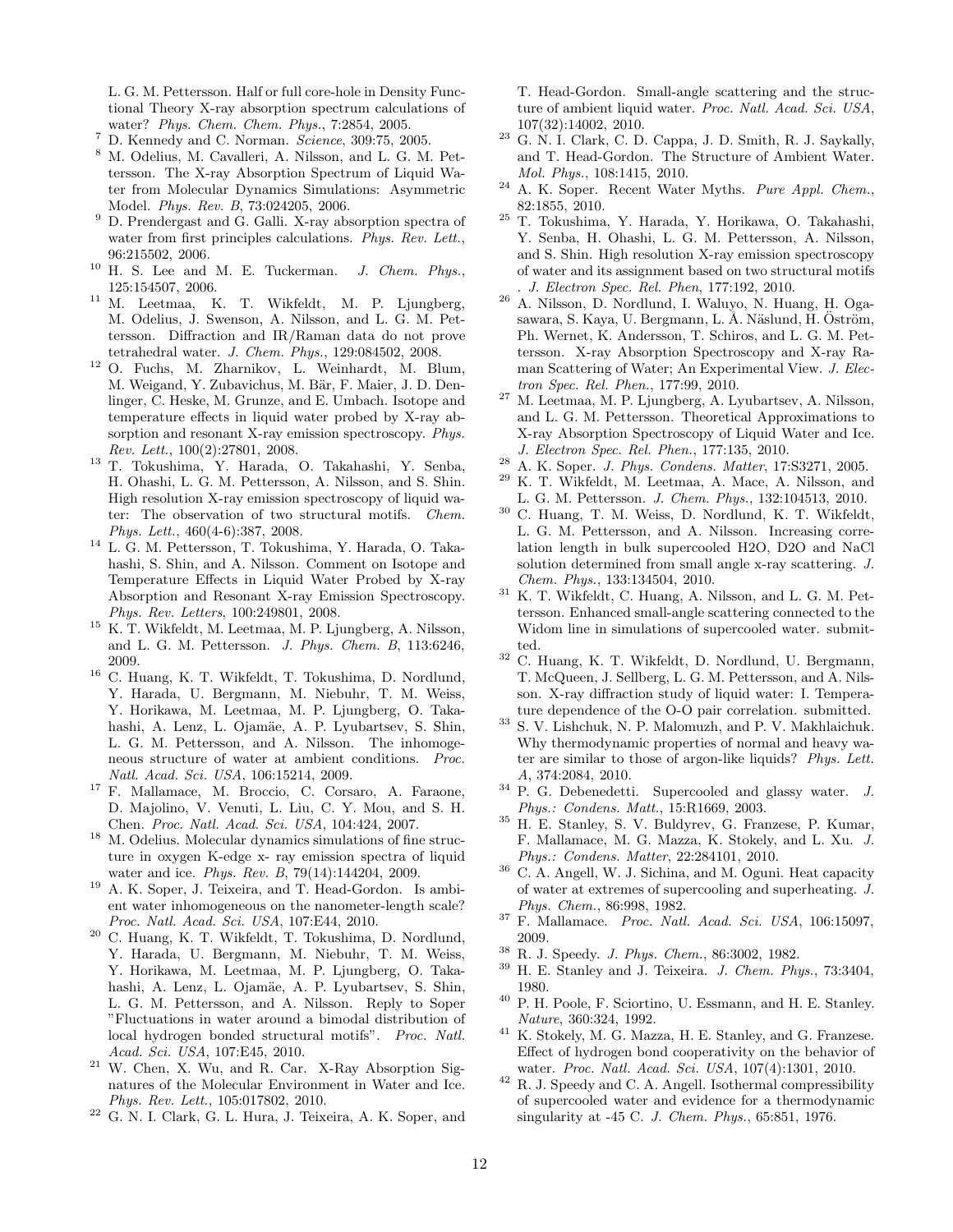- <span id="page-12-0"></span><sup>43</sup> O. Mishima and H. E. Stanley. *Nature*, 396:329, 1998.
- <sup>44</sup> P. H. Poole, F. Sciortino, T. Grande, H. E. Stanley, and C. A. Angell. *Phys. Rev. Lett.*, 73:1632, 1994.
- <sup>45</sup> S. S. Borick, P. G. Debenedetti, and S. Sastry. *J. Phys. Chem.*, 99:3781, 1995.
- <span id="page-12-1"></span><sup>46</sup> I. Brovchenko and A. Oleinikova. *J. Chem. Phys.*, 124:164505, 2006.
- <span id="page-12-2"></span><sup>47</sup> A. K. Soper and M. A. Ricci. *Phys. Rev. Lett.*, 84:2881, 2000.
- <span id="page-12-3"></span> $^{48}\,$  S. Sastry, P. G. Debenedetti, F. Sciortino, and H. E. Stanley. Singularity-Free Interpretation of the Thermodynamics of Supercooled Water. *Phys. Rev. E*, 53:6144, 1996.
- <span id="page-12-4"></span><sup>49</sup> C. A. Angell. Insights into Phases of Liquid Water from Study of Its Unusual Glass-Forming Properties. *Science*, 319:582, 2008.
- <span id="page-12-5"></span> $^{50}\,$  R. J. Speedy. Stability-limit conjecture. An interpretation of the properties of water. *J. Phys. Chem.*, 86:982, 1982.
- <span id="page-12-6"></span><sup>51</sup> R. Car and M. Parrinello. *Phys. Rev. Lett.*, 55:2471, 1985.
- <span id="page-12-7"></span><sup>52</sup> V. Molinero and E. B. Moore. Water Modeled As an Intermediate Element between Carbon and Silicon. *J. Phys. Chem. B*, 113(13):4008, 2008.
- <span id="page-12-8"></span><sup>53</sup> A. K. Soper. *J. Phys. Condens. Matter*, 19:335206, 2007.
- <span id="page-12-50"></span><sup>54</sup> L. Fu, A. Bienenstock, and S. Brennan. *J. Chem. Phys.*, 131:234702, 2009.
- <span id="page-12-9"></span><sup>55</sup> J. Neuefeind, C. J. Benmore, J.K.R. Weber, and D. Paschek. More accurate X-ray scattering data of deeply supercooled bulk liquid water. *Mol. Phys.*, 109:279, 2011.
- <span id="page-12-10"></span><sup>56</sup> E. B. Moore and V. Molinero. Growing correlation length in supercooled water. *J. Chem. Phys.*, 130:244505, 2009.
- <span id="page-12-11"></span><sup>57</sup> A. K. Soper. *Chem. Phys.*, 258:121, 2000.
- <span id="page-12-12"></span><sup>58</sup> G. Hura, J. M. Sorenson, R. M. Glaeser, and T. Head-Gordon. *J. Chem. Phys.*, 113:9140, 2000.
- <span id="page-12-13"></span><sup>59</sup> D. Paschek, A. Rüppert, and A. Geiger. Thermodynamic and Structural Characterization of the Transformation from a Metastable Low-Density to a Very High-Density Form of Supercooled TIP4P-Ew Model Water. *Chem. Phys. Chem.*, 9(18):2737, 2008.
- <span id="page-12-14"></span><sup>60</sup> J. L. F. Abascal and C. Vega. Widom line and the liquidliquid critical point for the TIP4P/2005 water model. *J. Chem. Phys.*, 133:234502, 2010.
- <span id="page-12-15"></span><sup>61</sup> I. Brovchenko, A. Geiger, and A. Oleinikova. Liquidliquid phase transitions in supercooled water studied by computer simulations of various water models. *J. Chem. Phys.*, 123:044515, 2005.
- <span id="page-12-16"></span><sup>62</sup> C. T. Lee, W. T. Yang, and R. G. Parr. *Phys. Rev. B*, 37(2):785, 1988.
- <span id="page-12-17"></span><sup>63</sup> J. P. Perdew, K. Burke, and M. Ernzerhof. *Phys. Rev. Lett.*, 77:3865, 1996.
- <span id="page-12-18"></span><sup>64</sup> J. C. Grossman, E. Schwegler, E. W. Draeger, F. Gygi, and G. Galli. *J. Chem. Phys.*, 120:300, 2004.
- <span id="page-12-19"></span><sup>65</sup> J. VandeVondele, F. Mohamed, M. Krack, J. Hutter, M. Sprik, and M. Parrinello. *J. Chem. Phys.*, 122:014515, 2005.
- <span id="page-12-20"></span><sup>66</sup> T. Todorova, A. P. Seitsonen, J. Hutter, I. F. W. Kuo, and C. J. Mundy. *J. Phys. Chem. B*, 110:3685, 2006.
- <span id="page-12-21"></span><sup>67</sup> S. Yoo, X. C. Zeng, and S. S. Xantheas. On the phase diagram of water with density functional theory potentials: The melting temperature of ice  $i_h$  with the perdew-burkeernzerhof and becke–lee–yang–parr functionals. *J. Chem. Phys.*, 130(22):221102, 2009.
- <span id="page-12-22"></span><sup>68</sup> J. Ireta, J. Neugebauer, and M. Scheffler. *J. Phys. Chem. A*, 108:5692, 2004.
- <span id="page-12-23"></span><sup>69</sup> B. Santra, A. Michaelides, M. Fuchs, A. Tkatchenko, C. Filippi, and M. Scheffler. *J. Chem. Phys.*, 129:194111,

2008.

- <span id="page-12-24"></span><sup>70</sup> C. H. Cho, S. Singh, and G. W. Robinson. *J. Chem. Phys.*, 107:7979, 1997.
- <span id="page-12-25"></span><sup>71</sup> R. Schmid. *Monatsh. Chem.*, 132:1295, 2001.
- <span id="page-12-26"></span> $^{72}$  A. Michaelides. Private communication.<br> $^{73}$  S. Kristyce and B. Prices. ChamelBourne
- <span id="page-12-27"></span><sup>73</sup> S. Kristyan and P. Pulay. *Chem. Phys. Lett.*, 229:175, 1994.
- <span id="page-12-28"></span><sup>74</sup> R. M. Lynden-Bell and P. G. Debenedetti. *J. Phys. Chem. B*, 109:6527, 2005.
- <span id="page-12-29"></span><sup>75</sup> I. C. Lin, A. P. Seitsonen, M. D. Coutinho-Neto, I. Tavernelli, and U. Rothlisberger. *J. Phys. Chem. B*, 113:1127, 2009.
- <span id="page-12-30"></span><sup>76</sup> F. A. Gianturco, F. Paesani, M. F. Laranjeira, V. Vassilenko, and M. A. Cunha. Intermolecular forces from density functional theory. III. A multiproperty analysis for the  $Ar(^{1}S)$ -CO $(^{1}\Sigma)$  interaction. *J. Chem. Phys.*, 110:7832, 1999.
- <sup>77</sup> S. Grimme. *J. Comput. Chem.*, 25:1463, 2004.
- <sup>78</sup> R. W. Williams and D. Malhotra. *Chem. Phys.*, 327:54, 2006.
- <span id="page-12-31"></span><sup>79</sup> J. Schmidt, J. VandeVondele, I. F. W. Kuo, D. Sebastiani, J. I. Siepmann, J. Hutter, and C. J. Mundy. *J. Phys. Chem. B*, 113:11959, 2009.
- <span id="page-12-32"></span> $80$  M. Dion, H. Rydberg, E. Schröder, D. C. Langreth, and B. I. Lundqvist. *Phys. Rev. Lett.*, 92:246401, 2004.
- <span id="page-12-33"></span><sup>81</sup> J. Wang, G. Roman-Perez, J. M. Soler, E. Artacho, and M. V. Fernandez-Serra. Density, structure, and dynamics of water: The effect of van der Waals interactions. *J. Chem. Phys.*, 134:024516, 2011.
- <span id="page-12-34"></span><sup>82</sup> A. K. Kelkkanen, B. I. Lundqvist, and J. K. Norskov. *J. Chem. Phys.*, 131:046102, 2009.
- <span id="page-12-37"></span><sup>83</sup> A. Gulans, M. J. Puska, and R. M. Nieminen. *Phys. Rev. B*, 79(20):201105, 2009.
- <span id="page-12-35"></span><sup>84</sup> D. C. Langreth, B. I. Lundqvist, S. D. Chakarova-Kack, V. R. Cooper, M. Dion, P. Hyldgaard, A. Kelkkanen, J. Kleis, L. Z. Kong, S. Li, P. G. Moses, E. Murray, A. Puzder, H. Rydberg, E. Schröder, and T. Thonhauser. *J. Phys.: Condens. Matter*, 21:084203, 2009.
- <span id="page-12-36"></span><sup>85</sup> A. Puzder, M. Dion, and D. C. Langreth. *J. Chem. Phys.*, 124, 2006.
- <span id="page-12-38"></span><sup>86</sup> E. D. Murray, K. Lee, and D. C. Langreth. *J. Chem. Theory Compt.*, 5:2754, 2009.
- <span id="page-12-39"></span><sup>87</sup> J. P. Perdew and W. Yue. *Phys. Rev. B*, 33:8800, 1986.
- <span id="page-12-40"></span><sup>88</sup> J. Klimes, D. R. Bowler, and A. Michaelides. *J. Phys. Conden. Matter*, 22:022201, 2010.
- <span id="page-12-41"></span><sup>89</sup> V. R. Cooper. *Phys. Rev. B*, 81:161104, 2010.
- <span id="page-12-42"></span>J. Wellendorff, A. Møgelhøj, V. Petzvold, T. Bligaard, and K. W. Jacobsen. to be submitted.
- <span id="page-12-43"></span><sup>91</sup> K. Lee, E. D. Murray, L. Kong, B. I. Lundqvist, and D. C. Langreth. *Phys. Rev. B*, 82:081101, 2010.
- <span id="page-12-44"></span><sup>92</sup> G. Roman-Perez and J. M. Soler. *Phys. Rev. Lett.*, 103:096102, 2009.
- <span id="page-12-45"></span><sup>93</sup> Y. K. Zhang and W. T. Yang. *Phys. Rev. Lett.*, 80:890, 1998.
- <span id="page-12-46"></span><sup>94</sup> P. Jurecka, J. Sponer, J. Cerny, and P. Hobza. *Phys. Chem. Chem. Phys.*, 8:1985, 2006.
- <span id="page-12-47"></span><sup>95</sup> Y. Wang and J. Perdew. *Phys. Rev. B: Condens. Matter*, 33:8800(R), 1986.
- <span id="page-12-48"></span><sup>96</sup> L. F. Molnar, X. He, B. Wang, and K. M. Merz. *J. Chem. Phys.*, 131:065102, 2009.
- <span id="page-12-49"></span><sup>97</sup> T. Takatani, E. G. Hohenstein, M. Malagoli, M. S. Marshall, and C. D. Sherrill. Basis set consistent revision of the S22 test set of noncovalent interaction energies. *J. Chem. Phys.*, 132:144104, 2010.